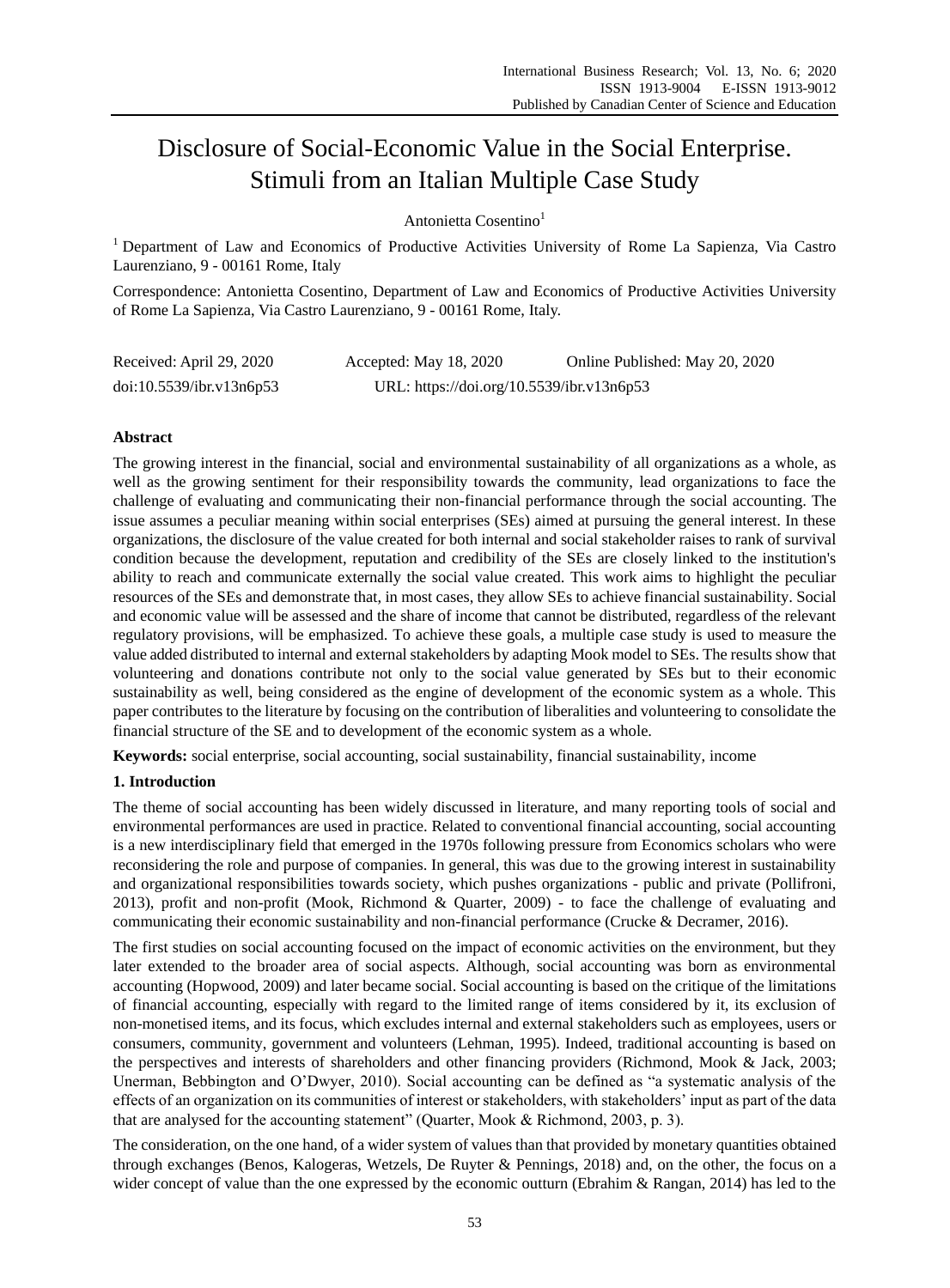reconfiguration of traditional accounting statements. The latter do not assign monetary values to quantities that are not derived from exchanges, such as inconsistencies and inequalities (Gray, 2002) meaning those for which it is not possible to detect an exchange-value but only a use-value. Later, real evaluation methods of the economic and social impact generated on internal and external stakeholders were developed, leading to a further transformation of the entire external communication system of enterprises (Lewis & Unerman, 1999).

The prevalent literature dealing with social accounting is focused on profit-oriented business (Clarke-Sather, Hutchins, Zhang, Gershenson & Sutherland, 2011), focusing on enterprise's performances deriving from the increase in trust stemming from social communication (Del Baldo, 2012) and have analysed the indicators used in current international practices for the ethical evaluation of companies (Pollifroni, 2013).

The issue of disclosure of social performance also concerns public sector (Adams, Muir & Hoque, 2014; Dal Mas, Massaro, Lombardi, & Garlatti, 2019) as well as non-profit organizations (NPOs) (Mook, Richmond & Quarter, 2003; Mook et al., 2009; Richmond et al., 2003), and SEs (Crucke & Decramer, 2016; Benos et al., 2018). SEs are social mission-oriented organizations (Defourny & Nyssens 2014) that carry out a systematic entrepreneurial activity (production and exchange of goods and /or services) in order to satisfy the needs of general interest that are not satisfied neither by the state nor by profit oriented enterprises (Kerlin, 2009). In SEs, the income represents a means not the purpose of the activities (Dees & Anderson, 2006). Recent studies have provided a complete dashboard for evaluating the performance of SEs which harmonizes socio-economic aspects and allows to classify the basic components of the evaluation process (Manetti, 2014; Bagnoli & Megali, 2011; Andreaus & Costa, 2014), but less attention was paid to the limits of traditional accounting to account for the economic sustainability of SEs in the medium-long term.

This study aims to fill the gap by focusing on the disclosure accounting system in the SE. Through a multiple case study (Yin, 2014), the analysis will be built on a value added statement developed by Mook (Richmond et al., 2003) to which some adjustments have been made in accordance with the paper aim. The statement obtained will be tested on a sample of 239 Italian SEs. Finally, emphasis will be placed on internal resources that cannot be distributed to stakeholders. The latter is a novel approach that can contribute to literature and practice focusing on the process of creating added value and income within SEs.

This paper aims to achieve the following research objectives:

- 1) to highlight the peculiar resources on which the SEs can count;
- 2) to demonstrate that, in many cases, donations, in cash or another types (first of all the volunteering), not only allow SEs to achieve financial sustainability, but can be considered indicators of the company's effectiveness;
- 3) to assess the added value distributed to internal and external stakeholders of the SEs analysed;
- 4) to underline the share of income that cannot be distributed regardless of the regulatory provisions in this regard.

The results show that volunteering and donations are valuable resources in SEs like in donative organizations (foundations or charities). They contribute to both social value generated and economic sustainability of the initiatives. Indeed, without the contribution of volunteers and donations, the medium-long term economic sustainability of the less structured SEs would be compromised. Additionally, the free resources adequately used by the SE in the course of one's activities of general interest become an engine for the development of the economic system as a whole. This research contributes to the literature by focusing on the contribution of liberalities and volunteering to consolidate the financial structure of the SE and to development of the economic system as a whole.

The paper is structured as follows. Section 2 reviews the theoretical background to the main issues. Section 3 points out the research methodology and the results from empirical research. Finally, section 4 sets out the conclusions and implications, along with the limitations.

## **2. Literature Review**

#### *2.1 Social Accounting*

Social accounting emerged in the 1970s as a straight criticism to traditional accounting, which did not reflect the impact of the firm on the internal and external stakeholder or environment since the value of its activities came only from markets measures. Other aspects such as the consumers or workers" well-being or the pollution originated by production activities are ignored even if they influence firms" reputation and their performance. In addition, traditional accounting is designed to accomplish the needs of the owners, managers and investors and this is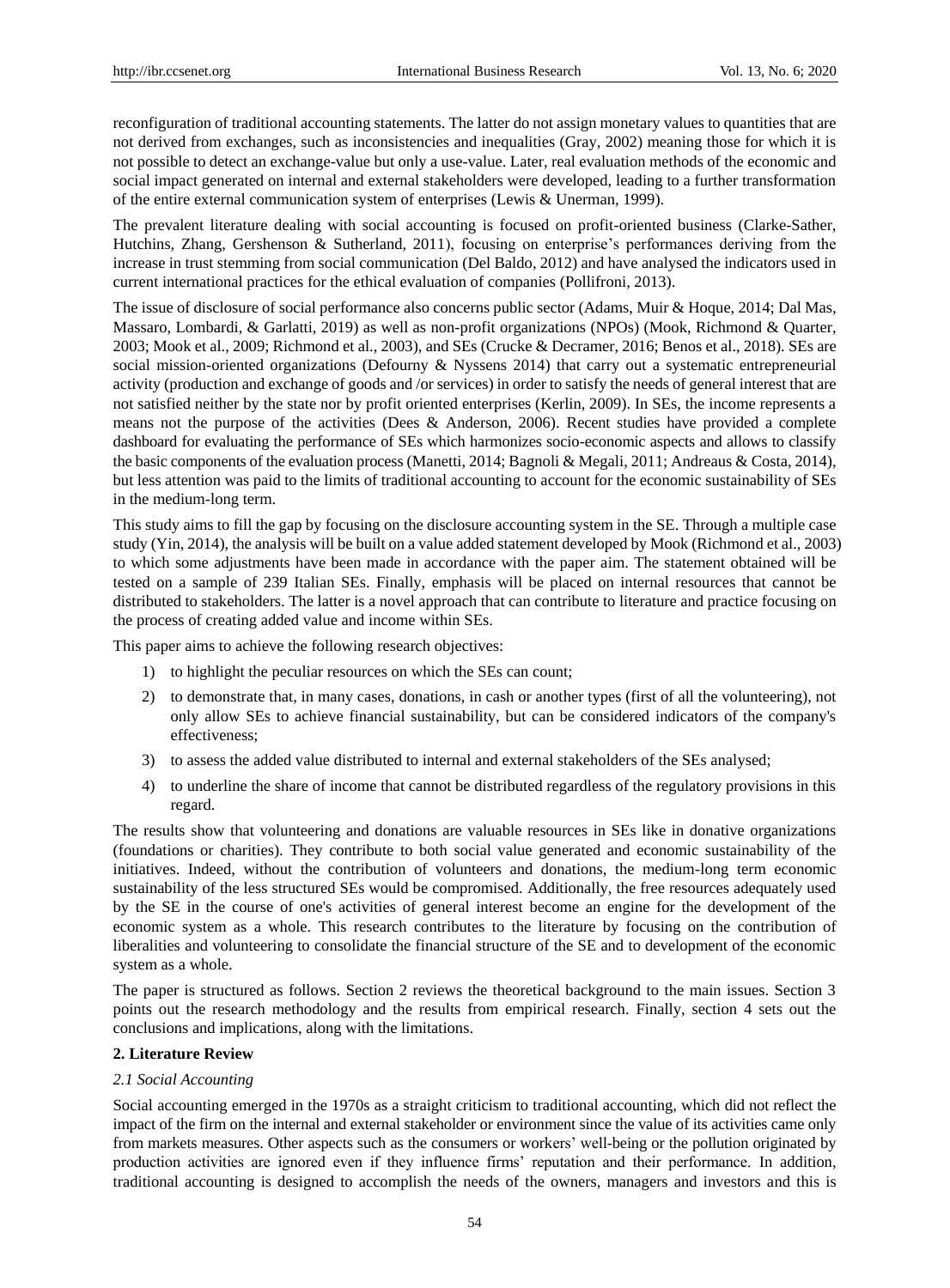mainly due to the traditional vision of the company (Baldarelli, Cosentino, Del Baldo, Magistro, 2018). In the ethical accountability business models, there is a "bidirectional link between traditional accounting information and the ethical dimension of the company" (Pollifroni, 2017, pp. 3-4) since the ethical dimension is valued in the accounts and is part of the same process of preparing the financial statements. In the latter case, the accounting data would be conditioned directly by the ethical profile of the company, which - as a result - would no longer be subject to a separate analysis carried out in documents separate from the financial statements (Pollifroni, 2017).

Initially, the interest of accounting scholars has been quite limited and concentrated on profit-oriented business (Bebbington, Gray & Owen, 1999). The scholars have stressed the need to investigate and improve accounting changes as a tool for suggesting some more complex socio-political issues, as well as an economic basis for accounting practice (Hopwood, 2009).

Social accounting can be defined as "a systematic analysis of the effect of an organization on its communities of interest or stakeholder (...) It includes stakeholder input as data from which the accounting statement is prepared" (Mook, Handy & Quarter et al., 2007, p. 41). In this way, the stakeholders are involved in the process of an ongoing organizational change (Mook et al., 2007). Social accounting aims to extend the range of criteria to measure company performance. Social accounting changes the perspective of analysing the company, embracing a perspective that observes as the inside of company as its surrounding environment, expanding the audience to which corporate communication is directed (Pollifroni, 2012). The social accounting advocates for a triple bottom line of financial, environmental, and social returns (Elkington, 2013). Some scholars used the new perspective to find ways in which social and environmental accounting research could be encouraged managerial behaviour change within the capitalist system (Gray, Owen, & Adams, 1996). Others argued that the reporting process, behaviour of internal stakeholder and manager and corporate culture and vision play an important role in determining the extent of accountability discharged through corporate disclosures (Parker, 2005; Larrinaga-Gonzalez & Bebbington, 2001; Baldarelli & Del Baldo, 2018). By revisiting the concept of sustainable development and corporate social responsibility, a series of activities "with an ethical value" can be identified, intended to affect the internal structural architecture of the company and the external environment - essentially in terms of corporate reputation - capable of affecting management, organization, financial results and corporate reporting (Pollifroni, 2017, pp. 24 and 47).

Social accounting redirects traditional accounting to a large set of variables and social interests, which, with various techniques and methodologies, are included in the company reporting. Scholars and practitioners have drawn up several attempts to integrate economic and financial accounting with social accounting. For example, Triple Bottom Line (Elkington, 2013), Blended Value Accounting (Nicholls, 2009), Social Environmental Accounting (Richmond et al., 2003; Gray, 2002), Social Accounting (Bebbington et al., 1999; Global Reporting Initiative, 2018; Mook et al., 2003), Integrated Reporting (Demartini & Paoloni, 2017; Dumay & Dai, 2016; De Villiers, Venter & Hsiao, 2017) are the most significant and widespread methods. Many studies focus on the different ways of calculating the surplus in corporations, particularly with regard to the role of labour in its production. Many of them resulted from the pressure from unions for higher earnings for employees (today the pressure is to maintain the number of workers), as a "replacement cost accounting" may help to protect earnings to be used for reinvestments. In the 1980s there was an increase in the interest, study and use of value added accounting, which demonstrated the high returns to labour and the much lower ones to capital (Ball & Brown, 1968; Gabrovec Mei, 2002). Some stimuli about this topic come from the recently transposition of the European directive (2014/95/EU) in the national laws that requires listed companies, banks and insurance companies of certain size to draw up a non-financial statement, containing additional information on the environment, society, workforce, respect for human rights, active and passive anti-corruption measures. Non-financial information have to disclose in addition to the traditional annual accounts (La Torre, Sabelfeld, Blomkvist, Tarquinio & Dumay, 2018).

## *2.2 Social Accounting from the Perspective of Social Enterprise*

The new theoretical approaches of the social accounting not only concern about profit oriented business but also public enterprises (Grimsey & Lewis, 2005) and non-profit organizations (NPOs) that make up the so-called social economy (Quarter et al., 2003). In the social economy are included all organizations "that have a social objectives central to their mission and practice" (Mook el al., 2007, p. 17) or who pursue social and economic objectives (Salamon & Anheier 1996). SEs are included in this context and considered a distinct category of organizations, positioned between profit and non-profit ones (Dees & Anderson, 2006). The concept of SE varies extensively in international literature, including a vast series of economic initiatives defined as social and different legal forms (Kerlin, 2009). They have a dual nature, which reflects both the implementation of social objectives and the market orientation. SEs do not pursue profit but the general interest (Borzaga & Defourny, 2001) and non-profit distribution constraint is addressed in different ways. The entrepreneurial nature of SEs is declaimed trough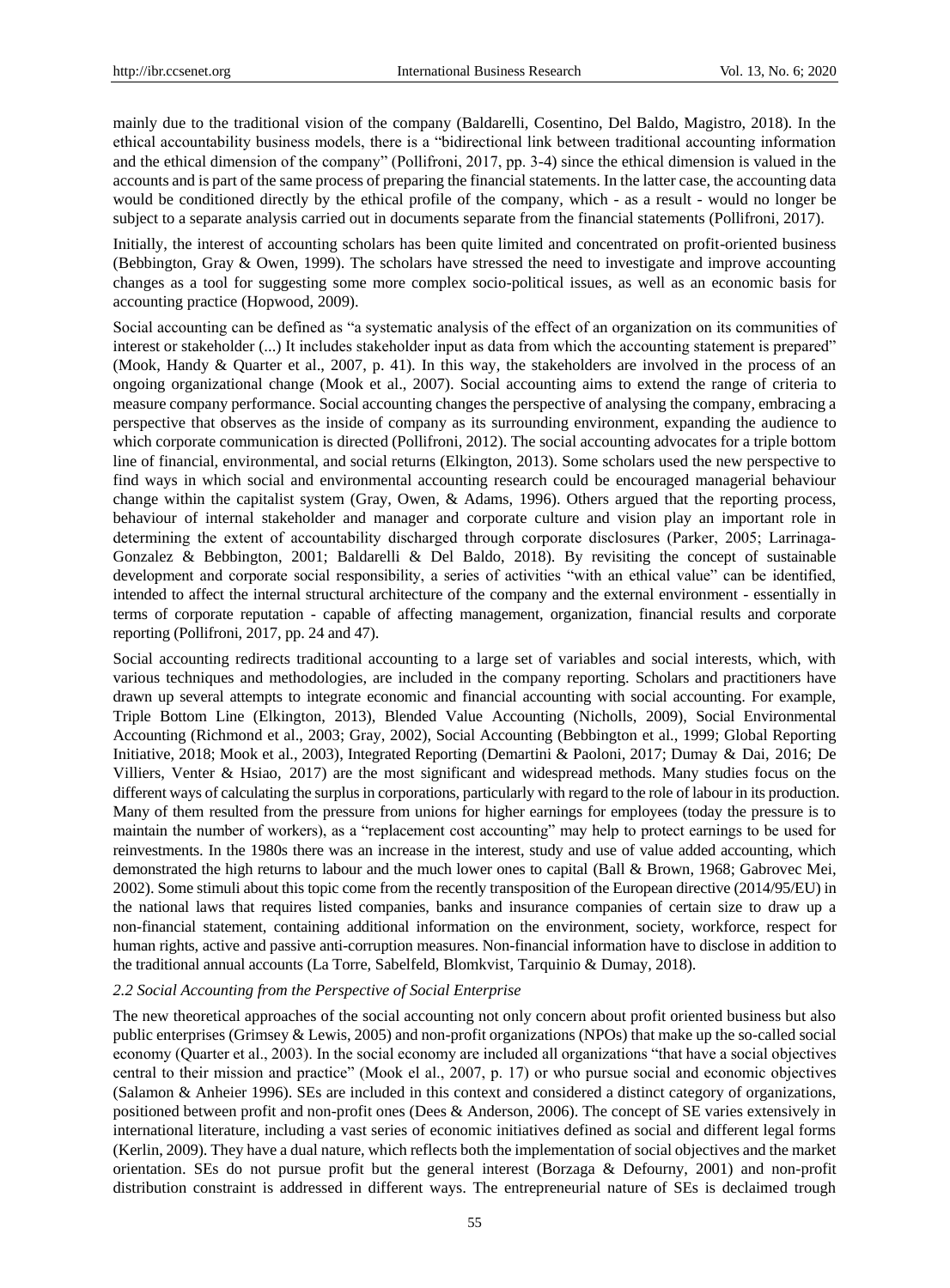commercial activities running. Compared to NPOs, SEs carry out entrepreneurial activities and they are market-oriented organizations with hybrid nature. It follows that the economic sustainability of SEs is guaranteed by revenues and not only by grants and donations like for the NPOs (Defourny & Nyssens, 2014). Another feature of SE is their inclusive governance-ownership that reflects their social mission (Defourny & Nyssens, 2014).

This approach complying the conceptualisation of SE developed by the EMES - International Research Network that may represent a framework based on the different social, political and economic "traditions" of the various countries (Defourny & Nyssens, 2014). As effectively emphasised, the SE has a "problem-solving" nature and the activities it carries out have a social impact (Peredo & McLean, 2006). Dees and Anderson (2006) have stressed this concept, referring to a previous work by Young (2013) according to which a distinctive characteristic of the SE is its ability to generate output and social impact rather than profit. Many studies underline that in the European context the concept of SE is not strictly connected to the prohibition on distributing profits and surplus (Young & Salamon, 2002; EU, 2020). In fact, the social aims pursued and its governance are its distinctive features (Cosentino Bongiovanni, Cesari & Di Stefano, 2017). The original management style of the SEs considers interests and goals of multiple categories of entities. Hence, partial income distribution on one hand, and straight relationships with the stakeholders on the other, allows see SEs as real "corporate labs", or centre where new enterprise and governance forms are trialled. The process of income generation has been scarcely analysed in literature. It was investigated as a tool for the development of SE (Epstein & McFarlan, 2011), in its relationship to consumers (Hansmann, 1980) and under the lens of its non-distribution constraint (Andreaus & Costa, 2014). It was neglect how the donations, necessary for many SEs to be economically sustainable, contribute to its formation. Additionally, there are currently no studies focused on an accounting process of income determination that considers the "hybrid" features of SEs (Doherty, Haugh and Lyon, 2014).

Traditional accounting limitations for representing the results of SEs are evident. First, they ignore significant inputs (for example volunteer labour) which instead characterize many entities. On the other hand, they do not take into account many outputs, in particular social and environmental ones that do not pertain to market exchanges (Mook & Quarter, 2006). Furthermore, the conventional accounting framework is unable to summarise, represent and evaluate the overall value achieved (Grieco, 2015). Scholars and practitioners point out that a system for monitoring the results of NPOs, in general, must be based on ascertaining their financial performance and the achievement of their social goals, the so-called mission-based performance (Epstein & McFarlan, 2011). The former is attributable to profitability, liquidity, adequacy of equity and efficiency (Giampaoli, Ciambotti & Bontis, 2017). The latter can be expressed in terms of revenue growth, efficient allocation of assessable (or, rather, measurable) resources and ability to attract and produce financial resources (Bowman, 2011). Gray et al. (2006) have found that the essence of accountability lies in the relationships between the organisation and the society and/or stakeholder groups of interest. Andreaus and Costa, (2014) propose an integrated accountability model that integrates mission report, social and environmental report, and income statement and balance sheet, focusing on NGOs and charities. Brown and Moore (2001) compare the international non-government organizations in terms of accountability relationships and priorities. Other studies focus on assessing the social performance of SEs through the Social Return on Investment (SROI) model (Urban, 2015) clarifying the strengths and weaknesses of blended value accounting (Manetti, 2014).

The debate about the tools that could bring out the creation of value for social stakeholders has been of great interest (Warheit, Buhl and Bell, 1978; Richmond et al., 2003; Quarter et al., 2003; Parker, 2005; Nicholls, 2009; Mook et al., 2003; Manetti, 2014) as well as the contribution of volunteering for creating this value (Quarter et al., 2003; Mook et al., 2009). Less attention has been paid to the capacity of traditional accounting to highlight the economic and financial sustainability of the SE. The traditional approach to accounting has attracted criticism based upon its assumptions. In fact, the traditional approach is unable to represent a wide range of stakeholders affected by the organizations" activities. Some scholars argue that accounting should serve as an intermediary between (and within) organizations and society (Lehman, 1995).

Financial equilibrium only was emphasized as a means of achieving corporate objectives, which are and remain social (Deakin & Morris, 2012), and it must be constantly monitored through a complex multidimensional evaluation, whose measurement tools are not unanimously shared, mainly because of the subjectivity connected to the evaluation of many intangible activities, primarily human and relational capital (Cosentino et al., 2018). Bagnoli & Megali (2011) have stressed the need to implement a control system spread over three items: financial performance (e.g. economic and social value added), social effectiveness (achievement of objectives) and social legitimacy, essentially expressed through compliance with the law. Mook et al. (2003) have proposed the so-called "economic-social added value" (EVAS). They argued that performance of NPOs must be measured through a value-added income statement, which highlights the wealth created not only for the "owner" but for the broader spectrum of stakeholders: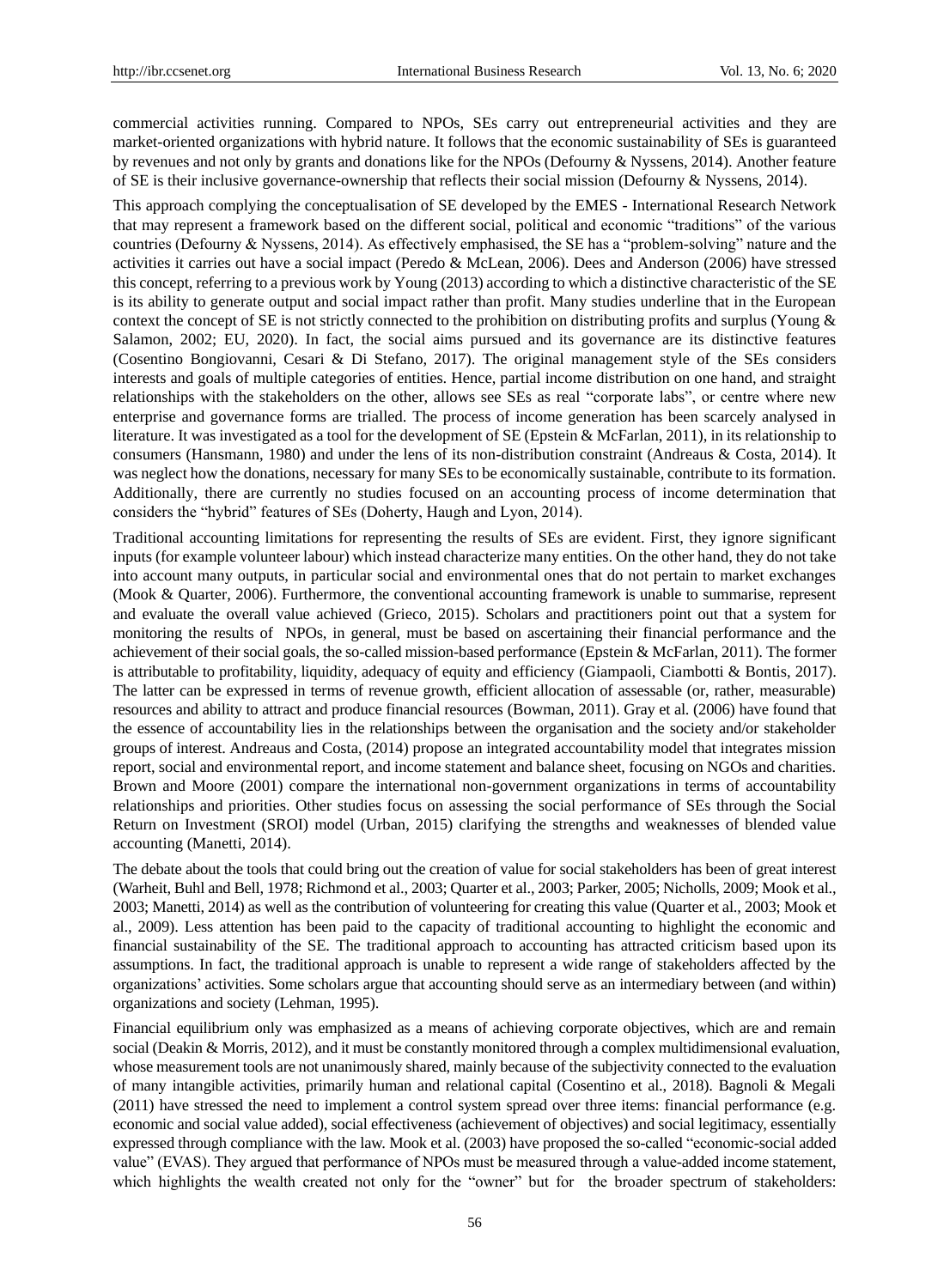employees and collaborators, communities and financiers (Mook et al., 2009). The VAES (economic and social value added) proposed by Bagnoli and Megali (2011, p. 152) seems to be inspired by the latter framework even if the authors add other schemes to represent social effectiveness and institutional coherence.

The social accounting project for NPOs can be used as a pathway towards innovative practices increasing organisational transparency (Grieco, 2015). The reasons that determine a growing demand for information are linked, on the one hand, to the need to report to the stakeholders on the activities performed, and this is true mainly for SEs and generally for the third sector, especially in order to attract resources from the outside and improve the trust of external stakeholders (Cosentino et al., 2018). On the other hand, more recently there has been a need to shift the focus of reporting activities and procedures from accountability to the more specific and widespread concept of impact. Funders, mainly lenders, government and the community in general, require NPOs to demonstrate their results in addressing complex social issues such as poverty and inequality.

Various scholars underline this research stream. The perspective of the authors is focused on the fundamental role of the volunteers in creating social value (Quarter et al., 2003; Mook et al., 2003; 2009; Handy, Mook and Quarter , 2008). They showed that "a significant amount of the value generated by non-profits comes from volunteer contributions, which, because they are not exchanged in the market, are not reflected in conventional accounting statements" (Mook, Sousa, Elgie & Quarter, 2005, p. 402) and that "for organizations that do not have shareholders in the same sense as profit-oriented businesses, an income statement has a more limited role" (Mook et al., 2007, p. 58). The topic is very interesting but has been widely discussed with reference to charities and philanthropic entities.

Table 1 shows the main implications deriving from the social accounting criticisms emerged from the literature review.

| <b>Contributions</b>                                                                                   | <b>Topic</b>                      | <b>Main contents</b>                                                                                                                                                                                                                                                                                                                                                                                                                                                                                                                                | Implications deriving from                                                                                                                                                                                                                                                                                                               |  |  |
|--------------------------------------------------------------------------------------------------------|-----------------------------------|-----------------------------------------------------------------------------------------------------------------------------------------------------------------------------------------------------------------------------------------------------------------------------------------------------------------------------------------------------------------------------------------------------------------------------------------------------------------------------------------------------------------------------------------------------|------------------------------------------------------------------------------------------------------------------------------------------------------------------------------------------------------------------------------------------------------------------------------------------------------------------------------------------|--|--|
|                                                                                                        |                                   |                                                                                                                                                                                                                                                                                                                                                                                                                                                                                                                                                     | social accounting criticism                                                                                                                                                                                                                                                                                                              |  |  |
| Bebbington et al., 1999<br>Clarke-Sather et al., 2011<br>Gray, 2002<br>Mook et al. 2003, 2007,<br>2009 | Social<br>accounting<br>criticism | TA does not reflect the impact of the<br>firm on the internal and external<br>stakeholder or environment<br>The value of the firms comes only<br>from markets measures<br>The intangible effects of corporate<br>activities on stakeholders are not<br>considered<br>TA does not assign monetary<br>values to quantities that are not<br>derived from exchanges, such as<br>inconsistencies and inequalities<br>TA excludes internal and external<br>stakeholders such as employees,<br>users or consumers, community,<br>government and volunteers | Intangible aspects such as the<br>consumers<br>workers'<br><b>or</b><br>or the pollution<br>well-being<br>originated<br>production<br>by<br>activities are included into the<br>accounting<br>because<br>they<br>influence firms' reputation and<br>performance                                                                          |  |  |
| Richmond et al., 2003<br>Unerman et al., 2010<br>Gray et al., 2006                                     | Social<br>accounting<br>criticism | TA is designed to accomplish the<br>needs of the owners, managers,<br>funders and investors                                                                                                                                                                                                                                                                                                                                                                                                                                                         | The essence of accountability<br>the<br>relationships<br>lies<br>in<br>between the organization and<br>the society and/or stakeholder<br>groups of interest                                                                                                                                                                              |  |  |
| Quarter et al., 2003<br>Mook et al., 2006<br>Mook et al., 2007                                         | Social accounting                 | New<br>accounting<br>perspective<br>includes outputs not pertain to<br>market exchange                                                                                                                                                                                                                                                                                                                                                                                                                                                              | Systematic analysis of the<br>effects of an organization on<br>its stakeholders are carried out<br>Stakeholders'<br>input<br>are<br>included in the data<br>Social<br>environmental<br>and<br>outputs are analyzed for the<br>accounting statement<br>Stakeholders are involved in<br>the process of an ongoing<br>organizational change |  |  |
| Hopwood, 2009<br>Gray et al., 1996<br>Lehman, 1995                                                     | Critical accounting               | Accounting should serve as an<br>intermediary between and within<br>organizations and society                                                                                                                                                                                                                                                                                                                                                                                                                                                       | The<br>novel<br>approach<br>complex<br>encourages more<br>socio-political issues as well<br>an economic basis for<br>as<br>accounting practice                                                                                                                                                                                           |  |  |

#### Table 1. Literature on social accounting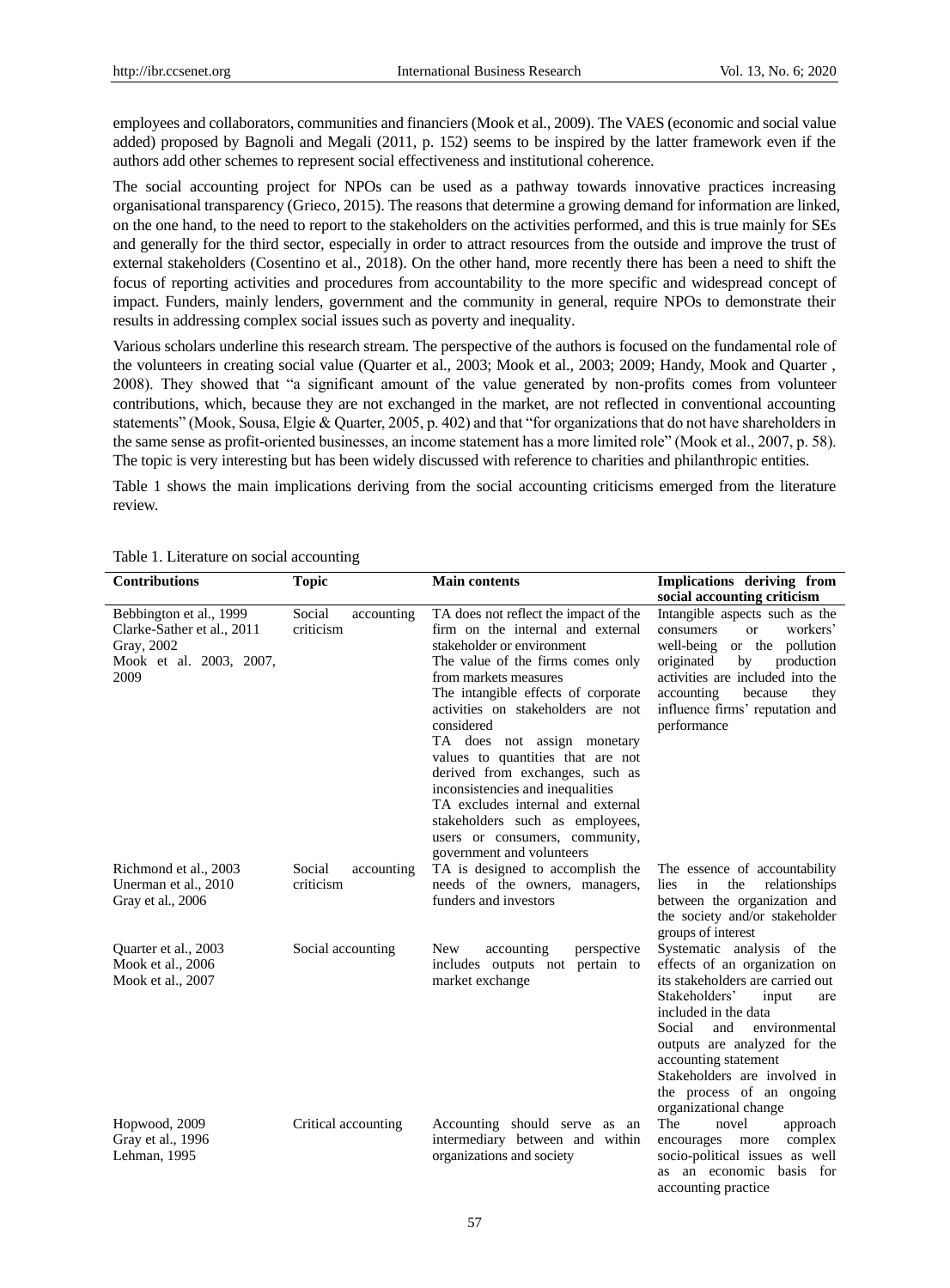|                                                                           |                                                                     |                                                                                                                                                                                       | Social<br>environmental<br>and<br>accounting could encourage<br>managerial behavior change<br>within the capitalist system                                                                                                                                    |
|---------------------------------------------------------------------------|---------------------------------------------------------------------|---------------------------------------------------------------------------------------------------------------------------------------------------------------------------------------|---------------------------------------------------------------------------------------------------------------------------------------------------------------------------------------------------------------------------------------------------------------|
| Pollifroni, 2013<br>Crucke and Decramer, 2016                             | Social<br>accounting<br>indicators                                  | New indicators can be used for the<br>ethical evaluation of companies                                                                                                                 | The firms face the challenge of<br>evaluating and communicating<br>their economic sustainability<br>and non-financial performance                                                                                                                             |
| Pollifroni, 2017<br>Pollifroni, 2012                                      | Ethical<br>accountability                                           | A series of "ethical value" activities<br>affects<br>the<br>internal<br>structural<br>architecture of the company and the<br>external environment                                     | ethical<br>dimension is<br>The<br>valued in the accounts and is<br>part of the process of drafting<br>the financial statements.<br>ideal<br>bidirectional<br>An<br>connection between traditional<br>social/environmental<br>and<br>accounting can be assumed |
| Bagnoli and Megali, 2011                                                  | Social<br>accounting<br>tools in NPO <sub>s</sub> and<br><b>SEs</b> | The control system needs to spread<br>three<br>items:<br>financial<br>over<br>performance, social effectiveness<br>and social legitimacy                                              | Innovative practices increasing<br>organizational transparency                                                                                                                                                                                                |
| Mook et al. 2003<br>Mook et al., 2009<br>Richmond et al., 2003            | Social<br>accounting<br>tools in NPO <sub>s</sub> and<br><b>SEs</b> | Performance of NPOs are disclosed<br>through<br>a value-added<br>income<br>which highlights<br>statement,<br>the<br>wealth created for a<br>broader<br>spectrum of stakeholders       | Traditional<br>accounting<br>limitations for representing the<br>results of NPOs are removed<br>A wider concept of value than<br>that expressed by the economic<br>outturn is introduced                                                                      |
| Benos et al., 2018<br>Ebrahim and Rangan, 2014<br>Lewis and Unerman, 1999 | Social<br>accounting<br>tools in NPO <sub>s</sub> and<br><b>SEs</b> | Wider system of values than that<br>provided by monetary quantities<br>through exchanges is<br>obtained<br>designed                                                                   | Evaluation methods of the<br>economic and social impact<br>further<br>leads<br>to<br>a<br>transformation of the entire<br>external communication system                                                                                                       |
| Manetti, 2014;<br>Bagnoli and Megali, 2011;<br>Andreaus and Costa, 2014   | Social accounting in<br><b>SEs</b>                                  | Complete dashboard for evaluating<br>SEs performance which harmonizes<br>socio-economic aspects and allows<br>to classify the basic components of<br>the evaluation process is showed | Greater attention from public<br>opinion, lenders, donors and<br>government to the impact<br>generated by the SEs                                                                                                                                             |

Two main weaknesses emerged from the literature review:

- little attention was paid both to the contribution of the volunteers and the limitation of traditional accounting associated with the SEs. Both aspects are fundamental for assessing the economic sustainability of the SE in the medium-long term;
- the market-oriented nature of SE makes it able to achieve an income to which donations and volunteers have contributed. Traditional accounting is unable to underline the share of income that cannot be distributed regardless of the regulatory provisions in this regard.

This paper aims to bridge the gaps by drawing inspiration from to Mook"s model (Richmond et al., 2003). The topic is interesting because traditional accounting is not sufficient and adequate to represent the multifaceted reality of the SEs and other tools must be used to disclosure their financial and social performances and to give prove of the value created for the social stakeholder. The SEs represent a very important social actor. Recent research estimates that in Italy operates an amount of 102,461 SEs (1,694 per million inhabitants) that employs 894,800 people. The economic turnover 37.3 billion Euros. Referring to European context 13.6 million Europeans work today in the SEs (EU, 2020, pp. 106-107). Their development will be central to overcome the socio-economic crisis following Covid-19 and underway at the time of the completion of this study.

#### **3. Research Method and Context**

#### *3.1 Research Design*

In order to achieve the aims of this paper, a qualitative multiple case studies research method was used (Berg, 2007; Yin, 2014). It is particularly appropriate to investigate how a phenomenon has been built up through a "contemporary set of events over which the investigator has little or no control" (Yin, 2014, p. 913). Additionally, the case study approach allows the researchers to analyse the theories recognized in the literature review phase in a real-life context. Case study research is also useful to provide a freshness of perspectives to a previously researched topic and complement the existing theories identifying new elements trough the in-depth analysis of the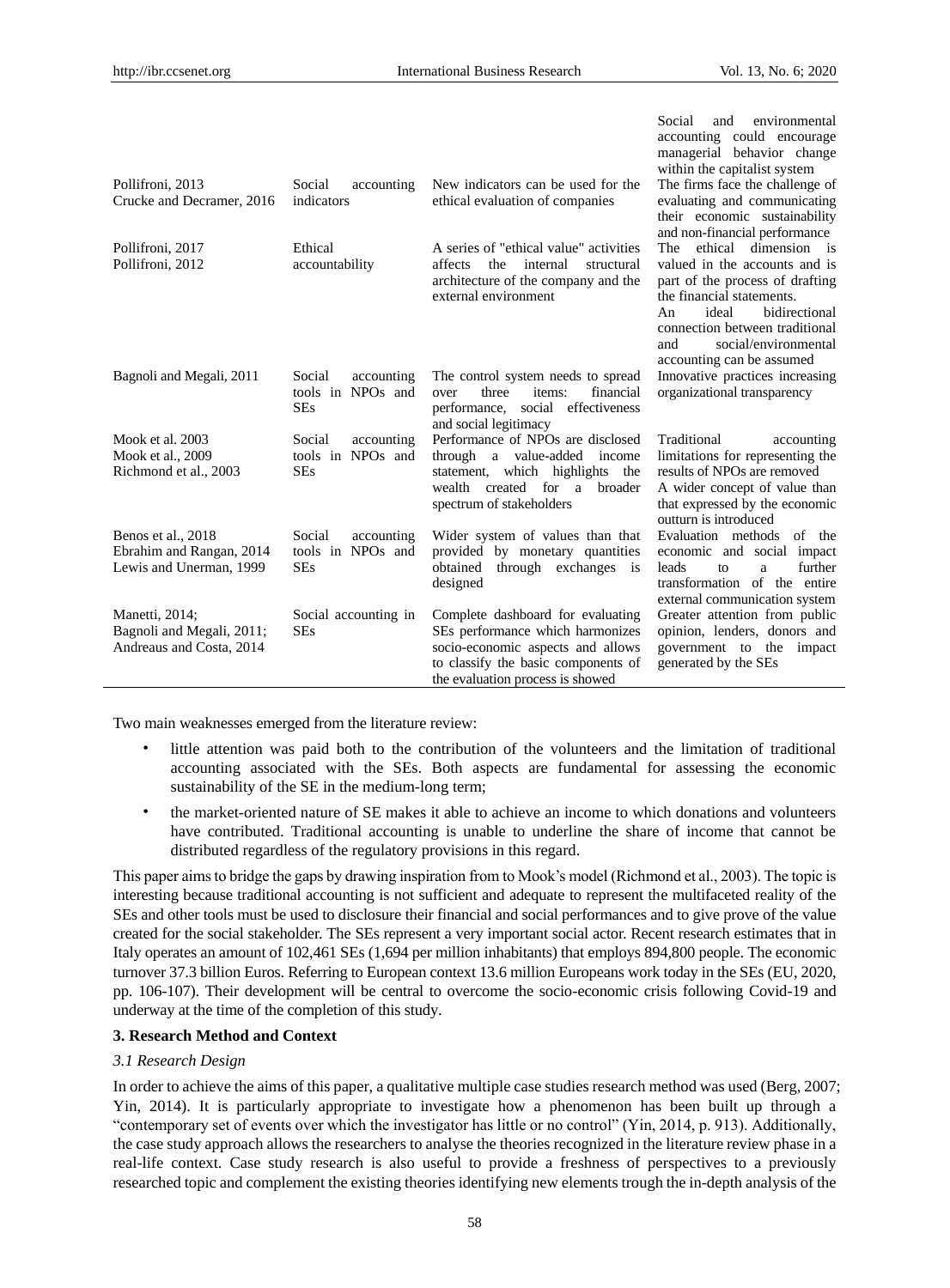phenomenon at hand (Yin 2014). Accordingly, starting from the case selection process contemplated by Eisenhardt and Graebner (2007), the cases study were chosen as representative and leading cases compliant with paper aim (Patton, 1990; Stake, 2013).

The data were examined using the lens of the social accounting and the analysis will be built on a value added statement (Mook et al., 2003). The original framework was adapted to the purposes of this study and tested on the restricted sample of 239 Italian SEs. Building the model on EVAS developed by Mook (Mook et al., 2003; 2007; 2009), some adjustments have been made in accordance with the paper"s aim. Finally, an integrated income statement (IIS) has been proposed. The IIS distinguishes from Mook"s framework for following main aspects: (a) every donations of time and money are extract to the value added, (b) the statement will be tested on SEs instead donative organizations and (c) the social and economic statement proposed emphasizes internal resources that cannot be distributed to stakeholder. The latter is a novel approach that can contribute to literature and practice focusing on the process of creating value added and income within SEs.

The model of Mook and colleagues focus on the donative organizations thus does not consider the hybrid nature of the SEs: the latter are market-oriented, a significant part of their resources comes from public contributes, and donative resources (money or labour) usually integrate the revenues. Because of these, the donative resources must be extracted from the value added created but contribute to the social value generated. Furthermore, in IIS will be distinguished the part that cannot be distributed to stakeholder, with the exception of workers.

## *3.2 Research Protocol*

To achieve the paper aim, the research methodology was structured in four phases (Jervis & Drake, 2014):

- (1) the first phase focused on literature review and three main topics compliant with the paper aims are undertaking: social accounting, critical accounting, ethical accountability;
- (2) the second phase aimed to seek the connections between selected topics and ideal types of case study based on scientific literature reviewed. Thus,
- (3) during third and explorative phase, information were collected from secondary sources, such as social media, specialist newspapers and websites and "Alfa Cooperative Group" (ACG) (invented name to guarantee the anonymity of the group) is chosen as "polar type" (Eisenhardt & Graebner, 2007);
- (4) lastly, during the fourth phase, primary data were collected and a restricted sample useful to the paper aim is considered.

To support the analysis, a research protocol was implemented (Yin, 2014) to validate the results The research protocol and first results are summarized in Table 2.

| <b>Stages of the research</b>                                                | <b>Sources</b> | <b>Typology</b>                                  | <b>Results</b>                                                                                                                                                                                                                                    |
|------------------------------------------------------------------------------|----------------|--------------------------------------------------|---------------------------------------------------------------------------------------------------------------------------------------------------------------------------------------------------------------------------------------------------|
| Select topics relevant and compliant to<br>the paper aims                    | Secondary data | Scientific literature                            | Social accounting,<br>Critical accounting,<br>Ethical accountability<br>New accounting perspectives<br>and more suitable tools to<br>express the value created by<br>the SEs                                                                      |
| Seek the connections between selected<br>topics and ideal type of case study | Secondary data | Scientific literature                            | Significant<br>of<br>presence<br>donations, liberalities<br>and<br>voluntary work<br>Focus on SEs to bridge the<br>literature gap<br>Extend the analysis on a<br>of<br><b>SEs</b><br>number<br>large<br>widespread<br>national<br>in<br>territory |
| Identify a target SEs and select accessible<br>and suitable case studies     | Secondary data | Social media<br>Specialist newspaper<br>Web site | ACG                                                                                                                                                                                                                                               |
| analysis of significant case<br>In-depth<br>studies                          | Primary data   | Interviews with apical<br>and middle managers    | an amount of 239 SEs joined<br>to ACG are selected and                                                                                                                                                                                            |
|                                                                              | Secondary data | analysis<br>Content<br>of<br>annual reports      | investigated                                                                                                                                                                                                                                      |

#### Table 2. Research protocol and first results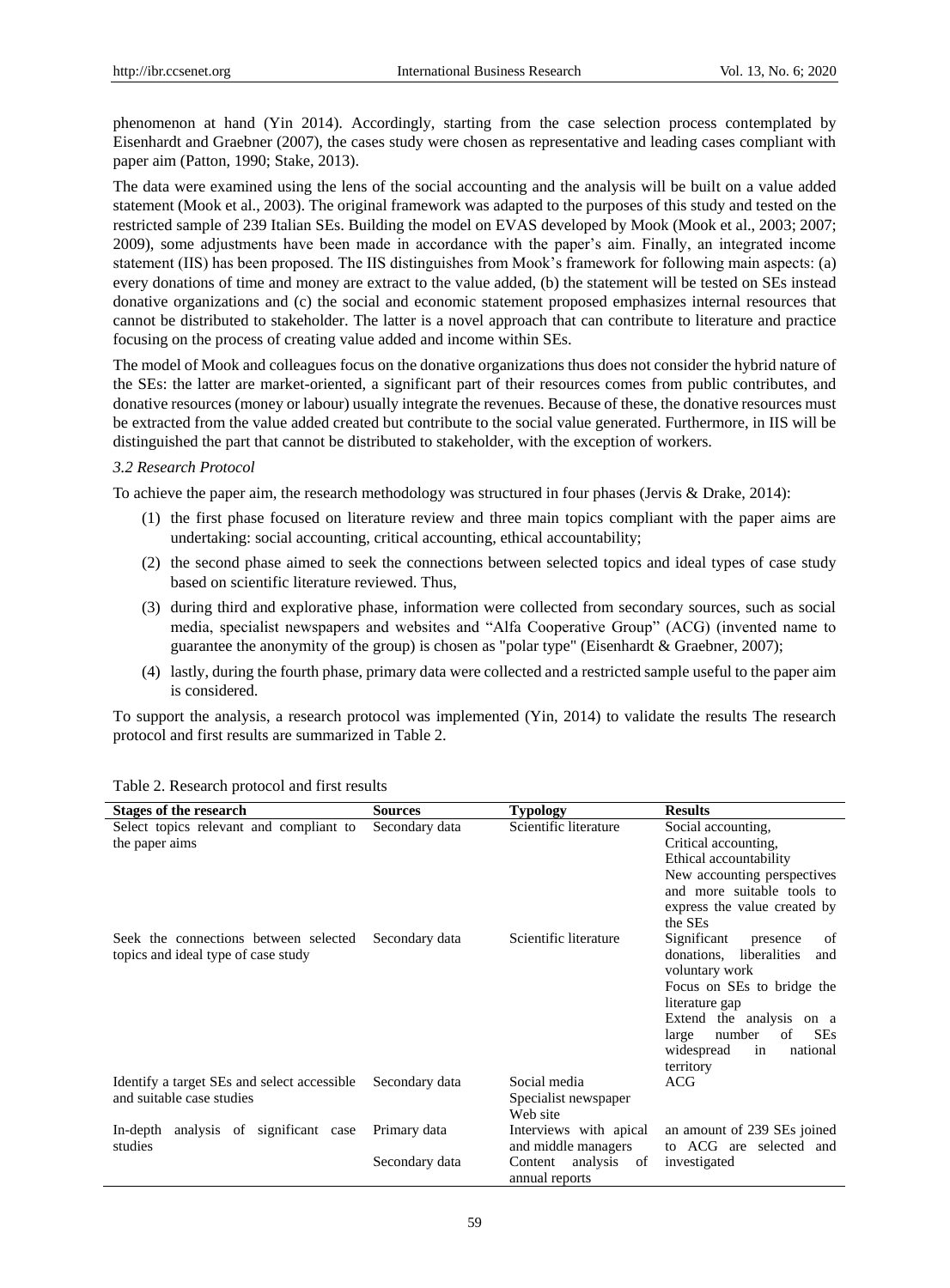## 3.2.1 Sampling Procedures

This research started from an original sample of 598 SEs, distributed throughout Italy, and belonging to the ACG, a network of territorial consortia, which coordinates cooperatives and SEs activities. Actually a total amount of 701 SEs are joined in ACG, and there are 42,000 workers employed but the dataset was available only for 598 of them. The original sample has been divided into classes based in two parameters: other revenues and volunteer members.

The purpose of the clustering is to identify the groups of SEs for which the presence of donations and liberalities (inscribed in the item "other revenues" as shown in the interviews), and voluntary work could have a greater potential impact on their financial results. Going a step further, units of data and variables were grouped simultaneously (Anderberg, 1973), and a narrow cluster consisting of SEs having both variables was obtained.

The restricted cluster is made up of 239 SEs active both in the most traditional fields of personal care (minors, elders, immigrants, people with disability) and in emerging and frontier sectors (environment, living, technology, art and culture, tourism, support for the work). For SEs of the restricted sample the accounting system is structured and homogeneous. Data was collected from their annual reports and internal accounting. SEs analysed adopt the same balance sheet template provided for profit oriented companies without drafting the explanatory notes.

## *3.3 Measurement Approaches*

The available data did not allow to have all the useful information for the paper aims, thus it was necessary integrate the analysis through individual semi-structured interviews (Spencer & Ritchie, 2002) which were conducted to two managers of the ACG. The selection criteria of the interviewees were the following:

- (1) independent bodies: the interviewees are employees of the ACG and do not have subordinate employment relationships with the SEs investigated;
- (2) competence with respect to the research objectives: interviewee 1 (male) managed the entire process of collecting balance sheet data of the SEs belonging to ACG; interviewee 2 (female) is responsible for the group's projects and has contacts with the managers of SEs associate with ACG;
- (3) broad vision of the entire organizational structure of the group: the position of the interviewees within the central organizational structure made it possible to have a systemic vision of the realities which, given their number and location throughout the Italian territory, were not easily reachable;
- (4) gender equality: SEs are very sensitive to the issue of gender equality. This aspect has also been taken into account in the selection of interviewees.

The interviews had been started on November 2018 and ended on July 2019, and lasted on average 40 minutes each. The details of them are summarize in the Table 3. The semi-structured interviews involved eight open questions showed in the Table 4 while Table 5 summarize data collection and analysis.

| <b>Interviewees</b> | Role                      | <b>Department</b>            | <b>Reference dates</b> |
|---------------------|---------------------------|------------------------------|------------------------|
| Interviewee 1       | <b>Accounting Manager</b> | Research and Training Office | November 2018          |
|                     |                           |                              | December 2018          |
| Interviewee 2       | Middle Executive Manager  | Project Management           | November 2018          |
|                     |                           |                              | January 2019           |
|                     |                           |                              | July 2019              |

#### Table 4. Main questions

| No. | <b>Main questions</b>                                                                             |
|-----|---------------------------------------------------------------------------------------------------|
|     | General information useful for clustering SEs                                                     |
|     | What accounting standards are used by the group's SEs?                                            |
|     | Do SEs prepare a value-added income statement?                                                    |
|     | Does the internal accounting system keep donations separate from other revenues?                  |
|     | Is the contribution of the volunteers valued in any way?                                          |
| 6   | Are the volunteers who work within the companies occasional volunteers or voluntary members?      |
|     | What incidence do donations and the contribution of volunteers have on the sustainability of SEs? |
|     | According to your experience what is the contribution of volunteers to the development of SEs?    |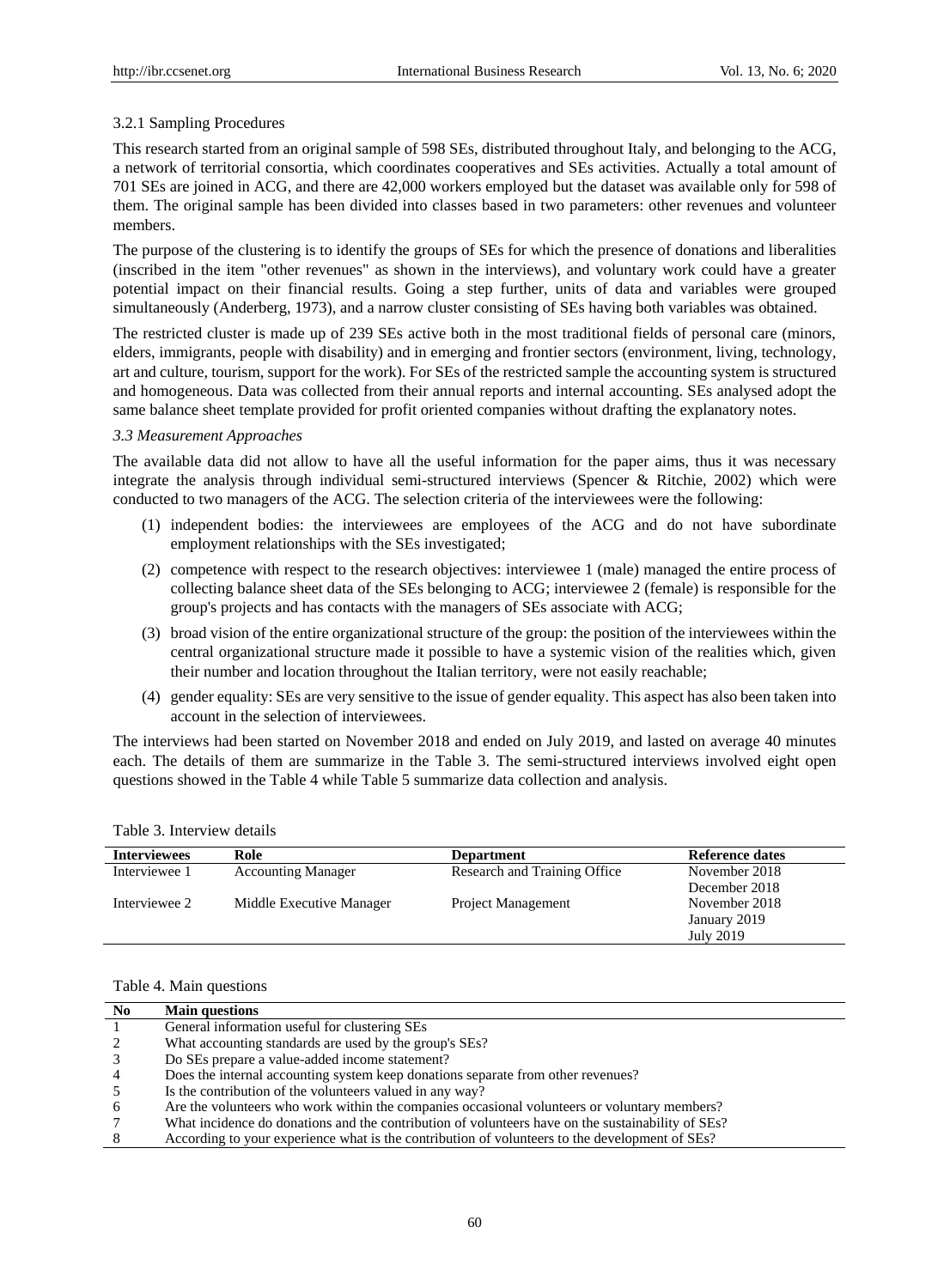| Methodology                | Source         | <b>Typology</b>                                  |
|----------------------------|----------------|--------------------------------------------------|
| Semi-structured interviews | Primary data   | Interviews with Apical Figure and Middle Manager |
| Content analysis           | Secondary data | Annual report (year 2017) of 239 SEs             |
|                            |                | Articles in the press, online and printed        |
|                            |                | AGC's corporate website                          |

## Table 5. Data collection and data coding

## *3.4 The Reference to Mook's Model. Similarities and Differences*

IIS highlights the stages of economic and social value creation by the activities of the SEs. The economic outcome realised by SE will be divided into more areas such of them will show the income of the various participants in the production process, that is, using a value-added approach to disclose revenues, expenses, and the final result (Bagnoli & Megali, 2011). In addition, it will be represented the impact generated by the volunteers work (Mook et al., 2007) according to procedures that are sufficiently objective and hence suitable to represent a reliable result.

According to the value-added statement framework, IIS uses information from the financial accounts to calculate the value added by the SEs through the transformation of externally purchased goods and services. Additionally, it looks beyond income to encompass ownership and includes the wealth created for a wider group of stakeholders (Richmond et al., 2003). Unlike other models proposed by scholars and practitioner (e.g. Bagnoli & Megali, 2011; Mook et al., 2003; 2009; Handy et al., 2008), in the IIS the "other revenues" are extrapolated from the production value because the interviews have pointed out that the item includes donations and liberalities. Their inclusion in the economic added value would have been incorrect.

## **4. Results**

## *4.1 The Results from Content Analysis (Annual Reports)*

First data analysis results are summarized in the Figure 1. The analysis of the financial statements of the 598 SEs, for which the data were available, showed that 239 SEs (40% of the primary sample) have the item "other revenues" other than "revenues from sales", entered in income statement (a). They represent our relevant sample (restricted sample). An amount of 204 SEs achieved an income in the 2017 year (85% of the sample) while 35 of them (15%) had a loss.



Figure 1. Data analysis: (**a**) original sample: percentage of SEs that received donations; (**b**) restricted sample (only SEs that received donations): percentage of SEs that achieved an income or not; (**c**) restricted sample: number of SEs distinguished by ROE size; (**d**) restricted sample: percentage of SEs distinguished by ROE size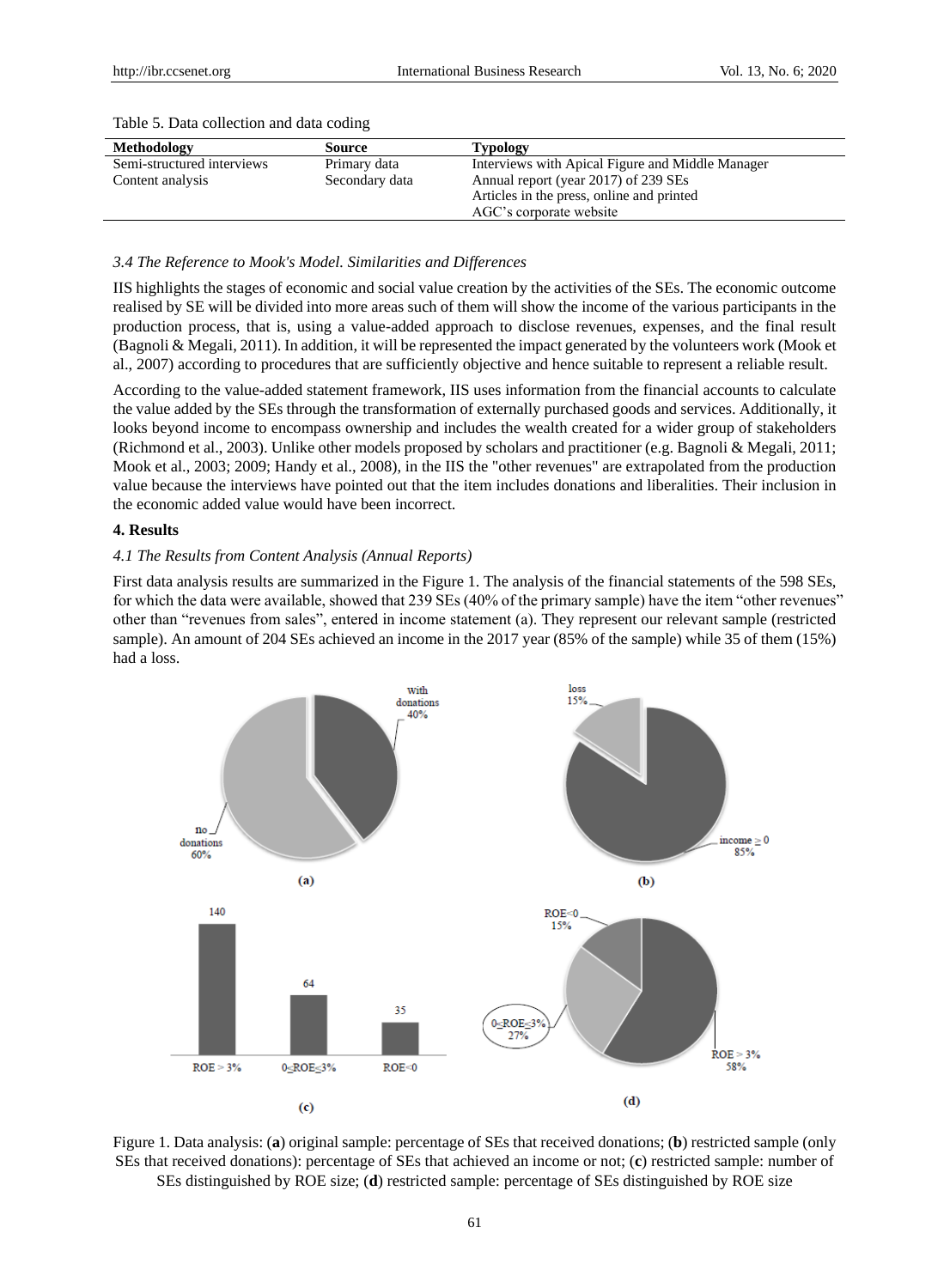Also relevant for the purposes of this research is the data relating to the number of SEs that have achieved a ROE (return on equity) greater than zero and which therefore potentially can distribute income within the limits imposed by law. According to Italian law, this limit must be contained within approximately 3% (rate of postal savings bonds increased by 2.5%) of the net capital, less the obligatory provisions. This point will be emphasized later in sub-section 4.1.1.

Moving on to analyse the presence of volunteers, the internal documents of the 598 SEs for which data were available showed that the 43% of the SEs investigated, for a total amount of 258 cases, have volunteers who offer their systematic activity to achieve social goals. Only a case shows a number of volunteers greater than 100 (112 volunteers), which represents 21% of the total workforce (545 employees) in the SE analysed.

Table 6 shows in how many cases observed the volunteers operate stably. Five frequency classes were detected. Only in the 3% of the cases observed the number of volunteers is significant and ranges between 36 and 67 while in most cases it is irrelevant.

|       | Percentage of cases observed | <b>Number of volunteers</b> |
|-------|------------------------------|-----------------------------|
|       | 34                           | $1 - 3$                     |
|       | 30.5                         | $4 - 9$                     |
|       | 25                           | $10 - 20$                   |
|       |                              | $-21 - 35$                  |
|       |                              | $36 - 67$                   |
|       | 0.40                         | More than 100               |
| Total | 1.00                         | 2,628                       |

Table 6. Number of volunteers per case observed

## 4.1.1 The Results from the Restricted Sample

At this point, after that data and variables were grouped simultaneously on base on the two significant variables (liberalities and volunteers), a narrow cluster consisting of SEs having both variables was obtained.

Table 7 shows the number of cases observed clustering according the incidence of the donations on the production value. Only in the 3per cent of the cases observed, the impact of donations on turnover is significant and it ranges between 26 and 35 percent while in most cases it is irrelevant with a range between 1 and 5 percent. It is consistent with the characteristics of SEs in general.

|       | Percentage of cases observed | <b>Other revenues/Production value</b> |
|-------|------------------------------|----------------------------------------|
|       |                              | $0.01 - 0.05$                          |
|       |                              | <del>0.06 – 0.09</del>                 |
|       | 0.08                         | $0.10 - 0.15$                          |
|       | 0.06                         | $0.16 - 0.25$                          |
|       | 0.03                         | $0.26 - 0.35$                          |
|       | U.U                          | Greater than 0.50                      |
| Total | .00                          |                                        |

Table 7. Incidence of the donations on the production value

Table 8 shows the clusters of SEs graded for economic results. In 16% of the cases observed the SEs have a loss, in 35% of cases the economic result is positive but limited (less than 10,000 Euros ).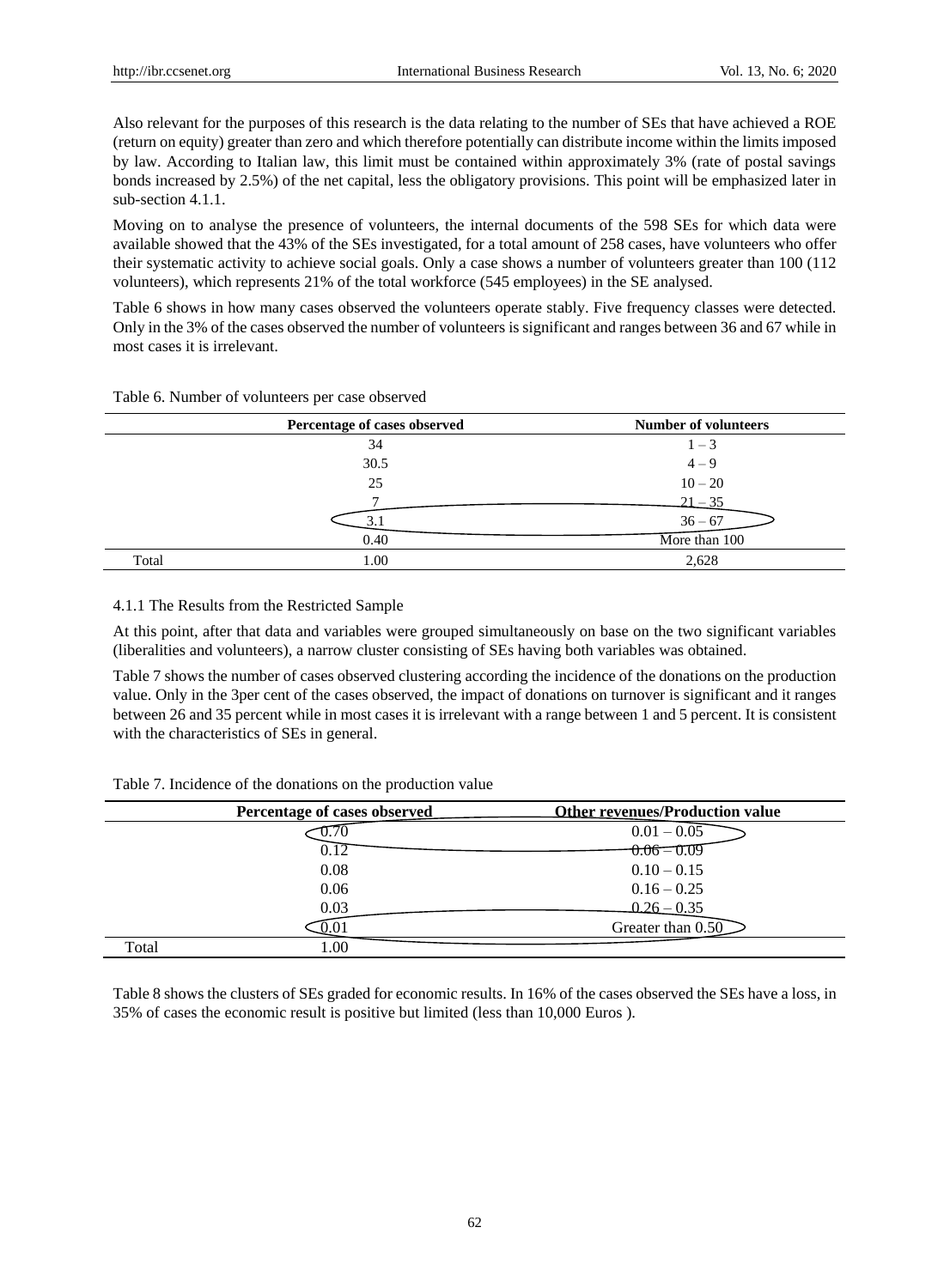| Percentage of cases observed | <b>Profit or Loss</b> |
|------------------------------|-----------------------|
| v. 10                        | loss                  |
| J.J.                         | $0 - 10,000$          |
| 0.22                         | $10,001 - 55,000$     |
| 0.12                         | 55,001 - 100,000      |
| 0.11                         | $100,001 - 300,000$   |
| 0.03                         | $300,001 - 500,000$   |
| 0.01                         | $500,001 - 1,300,000$ |

Table 8. Clusters of SEs graded for economic results

Data analysis revealed that in four cases there was a substantial break-even and a high incidence of donations (between 20 and 32 per cent of turnover). It follows that in the absence of donations, SEs would not have been economically sustainable. Only in three cases, very high incomes (over 250,000) correspond to a low incidence of donations (even it is not higher than 1%). Figure 2 shows the results of the simple linear regression between net income and liberalities.



Figure 2. Simple linear regression between net income and liberalities

Another important parameter analysed has been the ROE. Its distribution over the observed cases is shown in Figure 3.



Figure 3. Linear distribution of ROE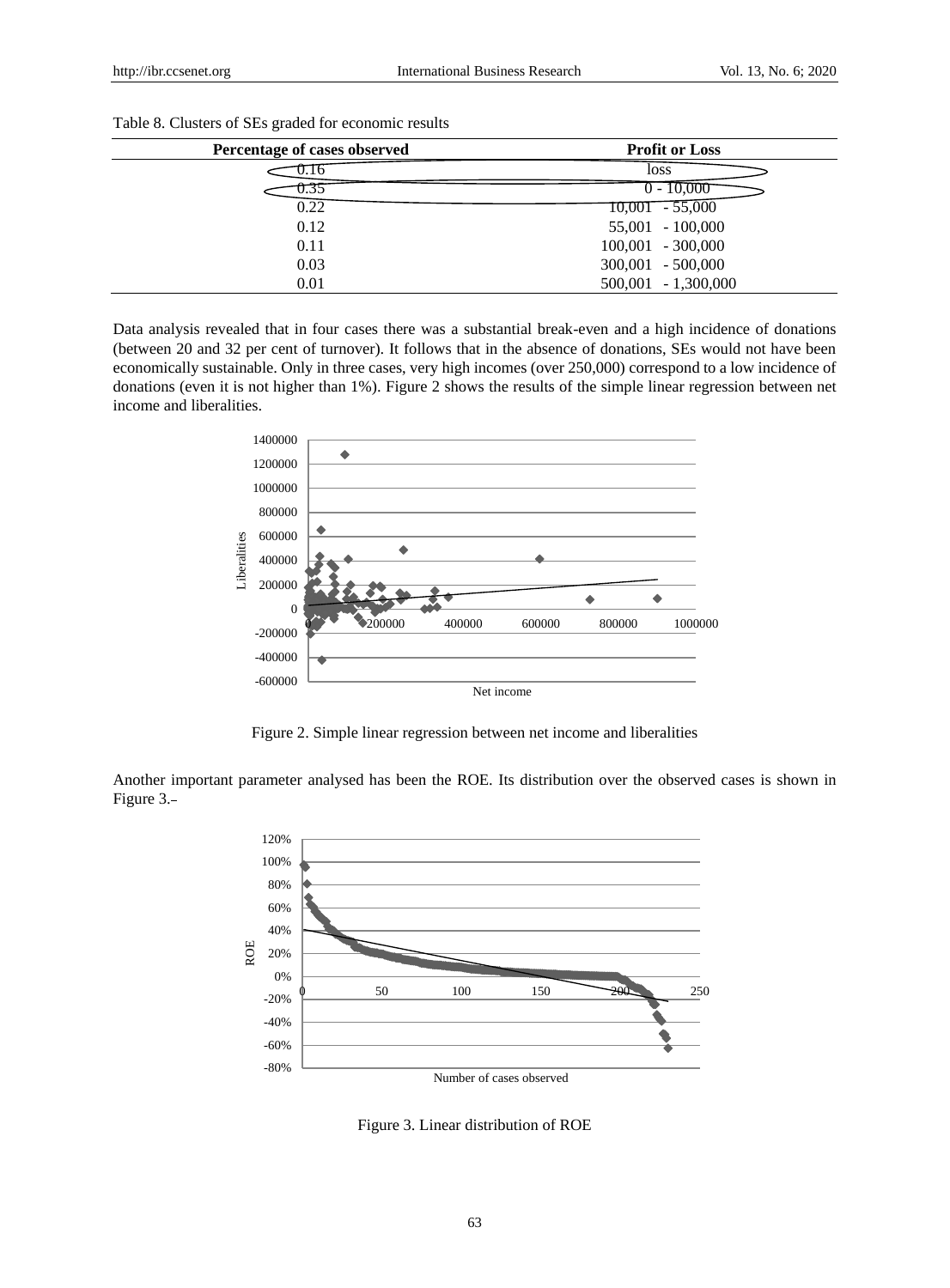Nine cases were excluded from the figure because of their extraordinarily high or low ROE (over 100% or over -100%) or because their equity was negative. The remaining data (230 SEs) are interesting because an amount of 204 SEs generates potentially distributable income within the limits allowed by Italian law (see also the previous Figure 1). Regarding this topic more details has been shown at the beginning of sub-section 4.1. Table 9 summarizes details about the latter provision.

| Table 9. Relevant limits to the income distribution in the Italian SEs (cooperative or not) |  |  |  |  |  |  |  |  |
|---------------------------------------------------------------------------------------------|--|--|--|--|--|--|--|--|
|---------------------------------------------------------------------------------------------|--|--|--|--|--|--|--|--|

| Income distribution or allocation               | Social cooperative                | Social enterprise                 |
|-------------------------------------------------|-----------------------------------|-----------------------------------|
| Allocation to legal Reserve                     | 30%                               | More than 50%                     |
| Devote to mutual funds for promotion and        | $3\%$ (duty)                      | 3% (voluntary)                    |
| development of cooperation or social enterprise |                                   |                                   |
| Revalue the capital                             | Up to the limit of inflation rate | Up to the limit of inflation rate |
| Refund the employees-shareholders for work      | No limit                          | No limit                          |
| (rebates)                                       |                                   |                                   |
| Distribution to the shareholder                 | Up to the limit of the rate on    | Up to the limit of the rate on    |
|                                                 | public bonds plus 2.5%            | public bonds plus 2.5%            |

The reviewed literature widely demonstrated volunteering produces a significant part of the so-called social value added of the NPOs. Scholars have also handsomely demonstrated how to calculate the value of this important resource (Mook et al. 2007; Gaskin, 1999). A recent research regarding the Italian context (Guidi, Cappadozzi & Fonovic, 2016) shows that volunteers dedicate half a day a week to those who need help in the field of social services, civil and health protection. Assuming that volunteers work for at least 4 hours a week, for 40 working weeks a year, this gives a total amount of 160 worked hours for each volunteer.

Table 10 shows the data useful for assessment of non-monetary inputs (volunteer work) joined with SEs of case study. The data are from the 2017 annual reports of the 239 SEs. Another information cannot be collected from internal accounting or financial statement was obtained through in-depth interviews.

|  |  |  |  |  |  |  | Table 10. Data relevant to evaluation of non-monetary inputs |  |  |
|--|--|--|--|--|--|--|--------------------------------------------------------------|--|--|
|--|--|--|--|--|--|--|--------------------------------------------------------------|--|--|

| Relevance data                         | Amount / or value |
|----------------------------------------|-------------------|
| Total labour costs                     | 375,747,426       |
| Average annual cost per employee       | 19,612            |
| Number of employees                    | 19,159            |
| Number of volunteers                   | 2,628             |
| Average working hours per week         | 40                |
| Volunteers' hours worked               | 420,480           |
| Estimated value for each volunteer     | $1,961^*$         |
| Overall estimated value for volunteers | 5,153,508         |

The value of the work rendered by volunteers (estimated value for each volunteer) was obtained by comparing the average annual cost per employee (calculated on an average of 40 working hours per week) to the hours each volunteer gives every week (4 hours). The equation (1) shows the result obtained:

$$
19,612:40 = x:4
$$
  

$$
x = 1.961*
$$
 (1)

Unlike other studies, the value of volunteering is estimated only on the basis of the average cost of workers employed in analysed case studies. The market value for personal growth and development is not valued (Mook, Richmond and Quarter, 2003, p. 291) as well as the unpaid contributions of the working members. Interviewee 2 points out:

*All members of the cooperatives, including the members of the board of directors, carry out several hours of unpaid work every day.*

Consequently, in this paper the value of voluntary work was underestimated. Figure 4 shows the results of the simple linear regression between number of employees and volunteers.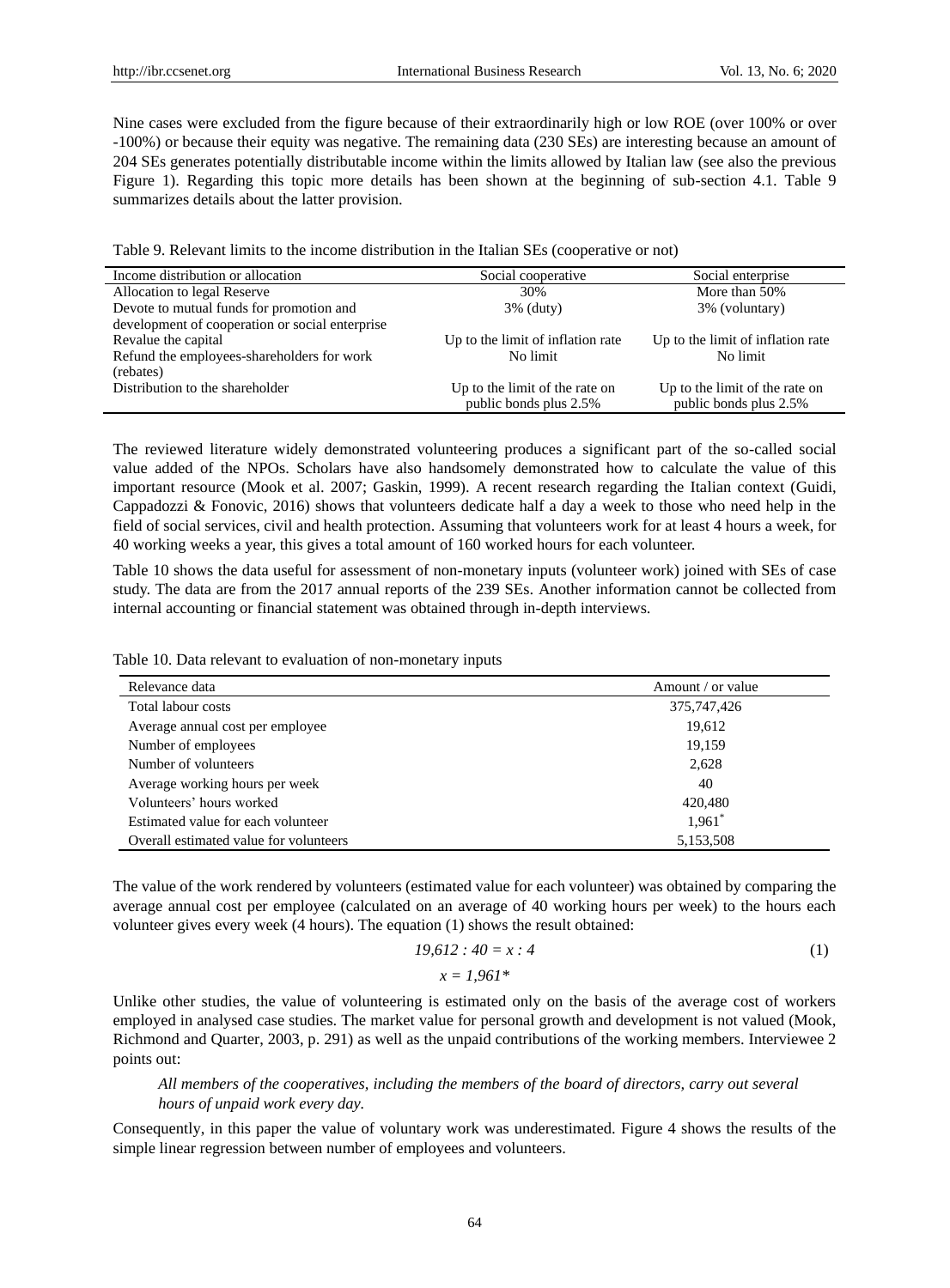

Figure 4. Simple linear regression between number of employees and volunteers

Table 11 shows the economic and social value added assesses for the ACG social enterprises analysed. The scheme offers a representation of the integrated income and can be called integrated income statement (IIS).

| Table 11. IIS - Consolidated Economic and Social value |  |
|--------------------------------------------------------|--|
|--------------------------------------------------------|--|

| Macro categories                                                       | Items                                             | Values       | Social value |
|------------------------------------------------------------------------|---------------------------------------------------|--------------|--------------|
|                                                                        |                                                   |              | (a)          |
| A. Production value                                                    |                                                   | 605,331,012  |              |
|                                                                        | Turnover                                          | 592,007,192  |              |
|                                                                        | <b>Stock variations</b>                           | 419,219      |              |
|                                                                        | Variation of work ongoing                         | $-80,722$    |              |
|                                                                        | Capitalised work and other factors                | 351,020      |              |
|                                                                        | Operating grants                                  | 12,634,303   |              |
| <b>B.</b> Intermediate production costs                                |                                                   | 208,409,807  |              |
|                                                                        | Materials                                         | 53, 135, 747 |              |
|                                                                        | <b>Services</b>                                   | 122,662,516  |              |
|                                                                        | Other external costs                              | 32,611,544   |              |
| C. ADDED VALUE (A-B)                                                   | $+/-$                                             | 396,921,205  |              |
| D. Liberalities                                                        |                                                   | 19,239,644   | 19,239,644   |
|                                                                        | Other revenues <sup>7</sup>                       | 14,086,136   |              |
|                                                                        | Volounteers*                                      | 5,153,508    |              |
| E. Financial income                                                    |                                                   | 382,293      |              |
| F. ECONOMIC AND SOCIAL ADDED VALUE (C+D+E)<br>to be distributed among: |                                                   | 416,543,142  |              |
| The company                                                            | Amortisation and depreciation                     | 15,818,676   |              |
|                                                                        | Provisions for risks                              | 2,384,905    |              |
|                                                                        | Allocation to reserve non-distributable           | 3,273,049    | 3,273,049    |
|                                                                        | Retained earnings                                 | [2,463,318]  | 12,463,318   |
|                                                                        | Adjustments to financial assets                   | 899,116      |              |
|                                                                        |                                                   |              |              |
| The community                                                          | Taxation                                          | 1,952,137    |              |
| The members/partners                                                   | Workers                                           | 375,747,426  |              |
|                                                                        | Subsidiary cooperatives                           | 43,405       |              |
| The mutual funds                                                       | Share of earnings allocated to the mutual<br>fund | 327,305      | 327,305      |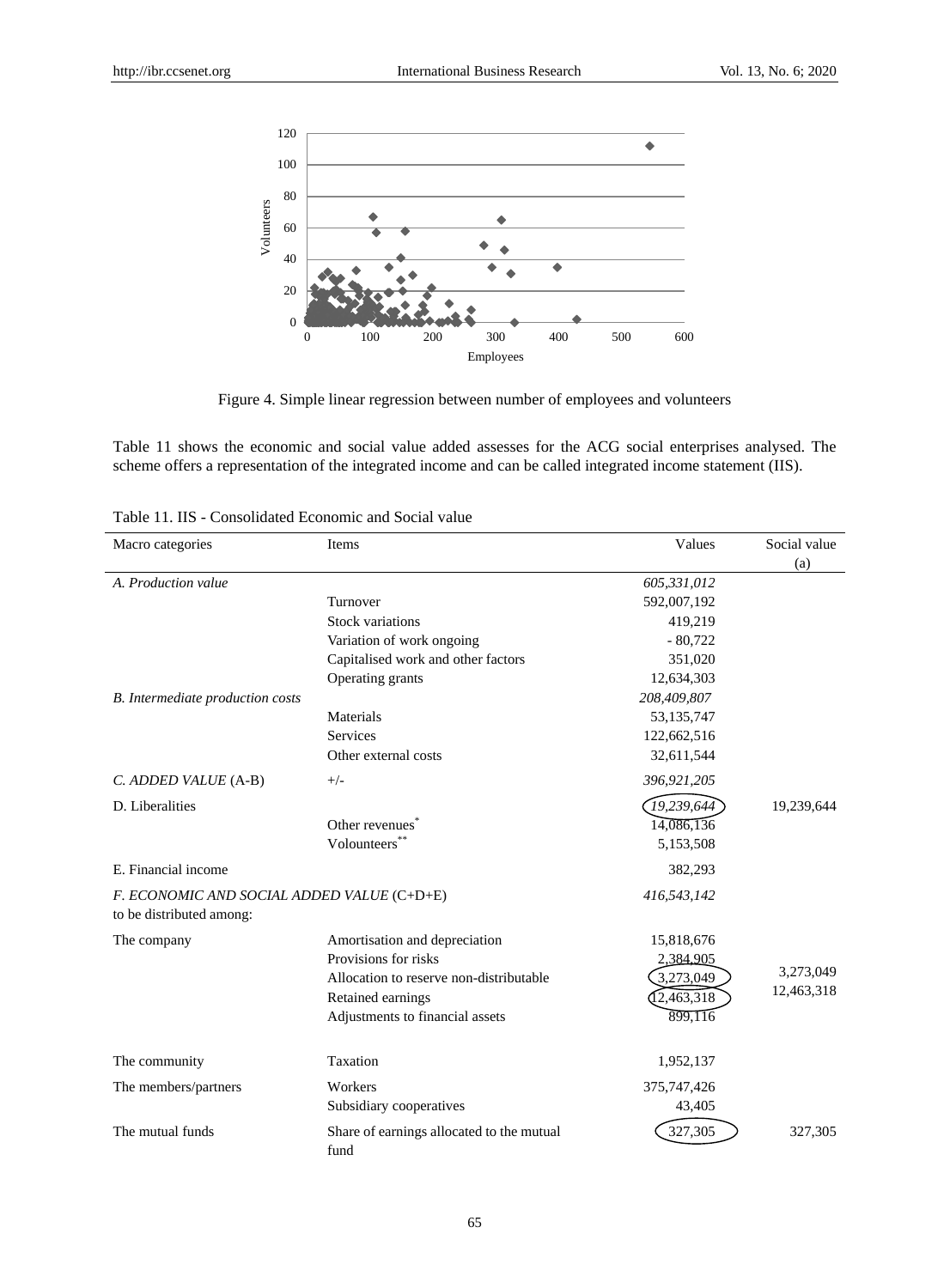| The external funders                                 | Interests costs<br>Exchange losses | 3,623,124<br>10,681 |            |
|------------------------------------------------------|------------------------------------|---------------------|------------|
| Economic and social added value distributed          |                                    | 416.543.142         |            |
| <i>Economic value</i> $(F-D)$ and Social value $(a)$ |                                    | 381,239,826         | 35,303,316 |

## *4.2 Some Insights Taken from the Interviews*

The interviews were essential to analyse, classify and interpret the available data. Some details on them were provided during the presentation of the quantitative results. Other aspects useful for the paper purpose are shown below.

In the above IIS "other revenues" are extrapolated from the production value. Their inclusion in this area of the income statement makes sense when referring to profit oriented companies but it distorts the meaning of the production value when applied to SEs. In fact, both the managers interviewed point out that:

"[E]*very SEs associate with ACG use the template provided for profit companies*".

However, from the interviews it emerged that there is no great awareness of the usefulness of the value added income statement because this tool is neither widespread nor known. Its implementation would be incentivised. As interviewee 1 tells:

"[N]*one of the SEs joined in ACG draw up a value added income statement but I think that its application would be very useful to give evidence of the social value created*".

As regards the operating grants, they are usually paid by public entities to supplement the difference between the market price and the price requested from the consumer. SEs sell their products and services at a lower price than the market price allowing to economically and socially weakest sections of the population purchase goods and services. The public entities intervene by providing operating grants if the activity of SEs is of general interest. The operation grants have been included in the production value even if they do not derive from exchange documents because they can be considered the prize for the social value created.

To comply the paper aim, other significant aspects were i) the correct interpretation of the item "other revenue" to exclude their attribution to revenue other than liberalities, and ii) the contribution of volunteers to the development of SEs. As Interviewee 2 points out:

"[S]*ocial cooperatives joined to ACG group do not have any revenues other than those from sales and services, and the item other revenues refers to operating grants and to donations",*

and continuing,

"[T]*he contribution of volunteers is very significant in all SEs, but is not currently assessed (...) Volunteers brings new energy, motivations and pushes SEs to improve their business"*

Volunteering above all but also donations have a strong impact on the economic sustainability of businesses. Nevertheless, the volunteers contribution is not currently evaluated essentially because the Italian tax legislation allows neither assessment nor budgetisation.

## **4. Discussion and Conclusion**

The theoretical framework shows us that SEs can rely upon liberalities and volunteer workers. In fact, their social aim encourages people to support the activities by donating money and free time. What is the real state of the facts? Is there a sufficient/significant number of SEs that can count on this support? The empirical research says yes.

Data analysis revealed that in four cases there was a substantial break-even and a high incidence of donations (between 20 and 32 per cent of turnover). It follows that in the absence of donations, SEs would not have been economically sustainable. Only in three cases, very high incomes (over 250,000) correspond to a low incidence of donations (even it is not higher than 1%).

The analysis of the financial statements of the 598 SEs, for which the data were available (primary sample), revealed that 40% of them receives liberalities. The internal documents showed that the 43% of the SEs investigated - for a total amount of 258 cases and a total of 2,628 volunteers involved as a whole - can rely upon the support of volunteers' work to achieve social goals.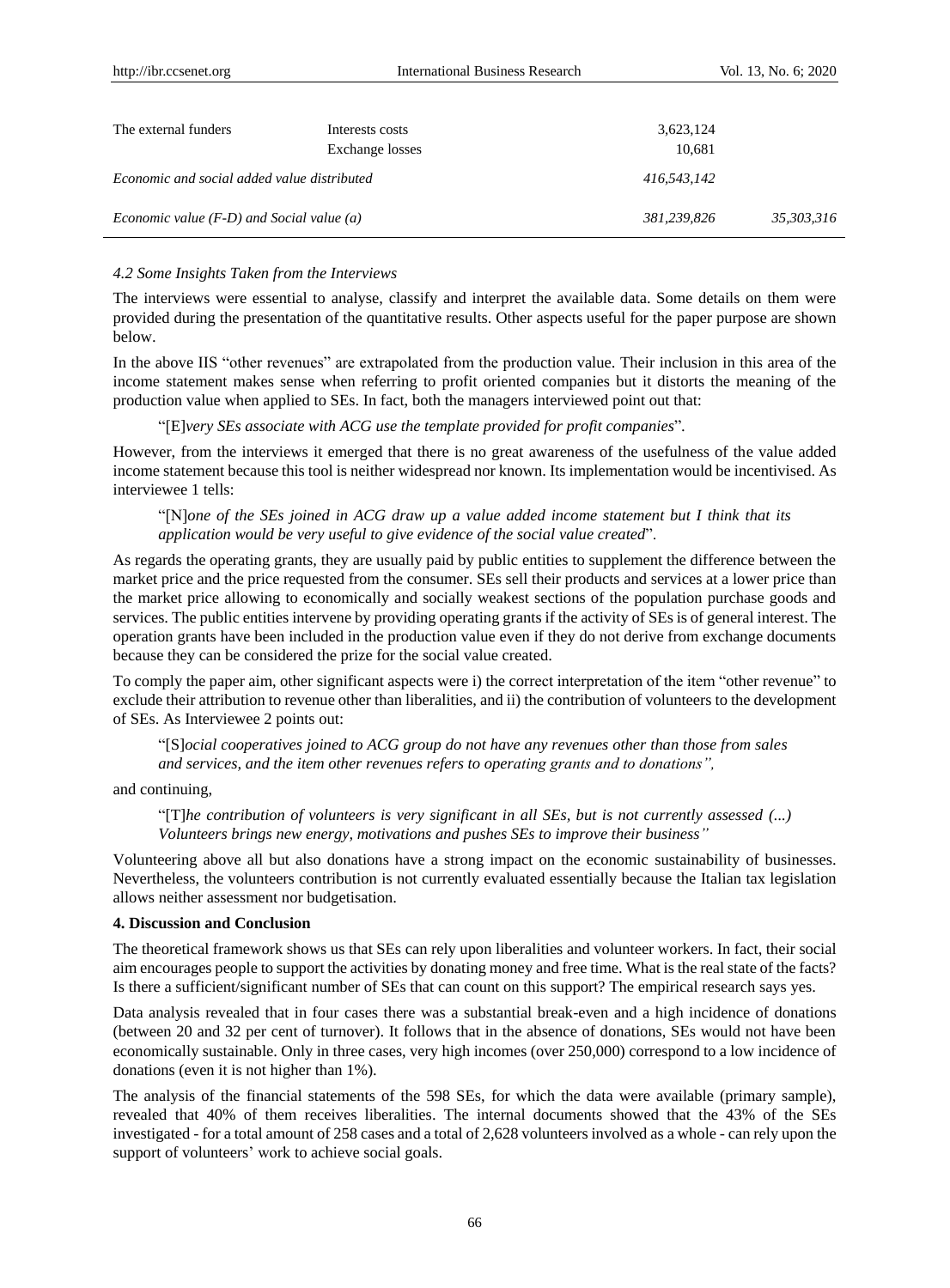At this point, after that data and variables were grouped simultaneously on base on the two selected significant variables (liberalities and volunteers), a narrow cluster consisting of an amount of 239 SEs having both variables was obtained. In this restricted sample, a number of 204 SEs have achieved a ROE greater than zero. The high ROE observed (over 40%) is a consequence of a low capitalization of the SEs in which the main productive factor is paid work. The same conclusion can be drawn by the IIS that highlights the significance of the value added attributed to the employees. The analysis of linear distribution of ROE shows that a large number of analysed SE generates potentially distributable income within the limits allowed by Italian law.

In the 3% of the cases observed, the impact of donations on turnover is significant and it ranges between 26 and 35% while in most cases it is irrelevant with a range between 1 and 5 percent. It is consistent with the characteristics of SEs in general. In 16% of the restricted sample SEs have a loss, in 35% of cases the economic result is positive but limited (less than 10,000 Euros). Volunteers are a relevant resource for SEs although their contribution to social value has been underestimated in this paper. The aim was to represent the role and significance of their economic and meta-economic contribution to company management (Mook et al., 2007), but it was preferred to limit the bias of the researcher and the subjectivity of the analysis. This value, as well as the donations received, contributes to the integrated value added which, for this reason, can never be distributed. Simple linear regression between number of employees and volunteers shows that the correlation between the volunteers and number of employees is significant for levels below 100 employees. From which it follows that the contribution of volunteers contributes more to the management of smaller entities.

The consolidated economic and social value was assessed in 416,543,142 Euros and following main conclusions can be taken from the IIS. Firstly, volunteering and donations produce value through activities of general interest carried out by the SEs. Secondly, without the contribution of both liberalities and volunteers, what appears to be a surplus would actually have been a loss. Additionally, the empirical research revealed that only the SEs with income higher have full economic self-sufficiency regardless of donations and the simple linear regression between net income and liberalities shows that the correlation between the donations received and the income is significant for levels below 200,000 Euros.

## *4.1 Contribution*

The multiple case study approach allows have a broad observation base on the conditions of economic sustainability of the SEs and at the same time to detect the process of income formation of these hybrid organizations. Some important conclusions emerge from this study and given the size of the sample analyzed, they can be considered of general value. They contribute to SEs studies in the following aspects:

- a) donations and volunteering are significant resources for SEs, especially for smaller ones. The most structured SEs, in terms of both employed and realized income, present a greater degree of economic self-sufficiency compared to free external resources;
- b) according to the balance sheet data, the SEs seem economically sustainable. Instead, the assessment of the economic and social value through the IIS shows that both the economic sustainability of the SE and the development of the system as a whole are achieved thanks to free resources (donations and volunteering);
- c) the value created by SEs can be expressed through the IIS. Regarding the latter, a novel perspective has been given to the usefulness of both donations and volunteering that enable SEs to contribute to mutual funds for the development of SEs (due to 3% of net income) and to consolidate the equity – usually greatly underpowered in the SEs – thanks to the provision of 30% of net profits required by law (column (a) of the IIS statement). The social value will produce further social development as it is intended directly or indirectly for activities of general interest;
- d) the process of distribution of the economic and social value generated by the SEs emphasizes the share of this value which is not distributable. The latter represents the main contribution of this research. IIS emphasizes not only that the SEs create a greater value than the economic one (consisting of taxes, paid work, volunteer, interests, etc.), an aspect widely demonstrated in the literature, but also it avoids that by neglecting the direct contribution of the donations and the indirect contribution of volunteering to income, the SEs distributed profits not really achieved. This aspect is very important because according to Italian law the SEs can distribute the income produced (even if within certain limits).

#### *4.2 Originality and Value*

This study is novel because it not only analyses the social value created by SEs but focuses on the conditions of their economic sustainability. In this line, donations and volunteering allow SEs to: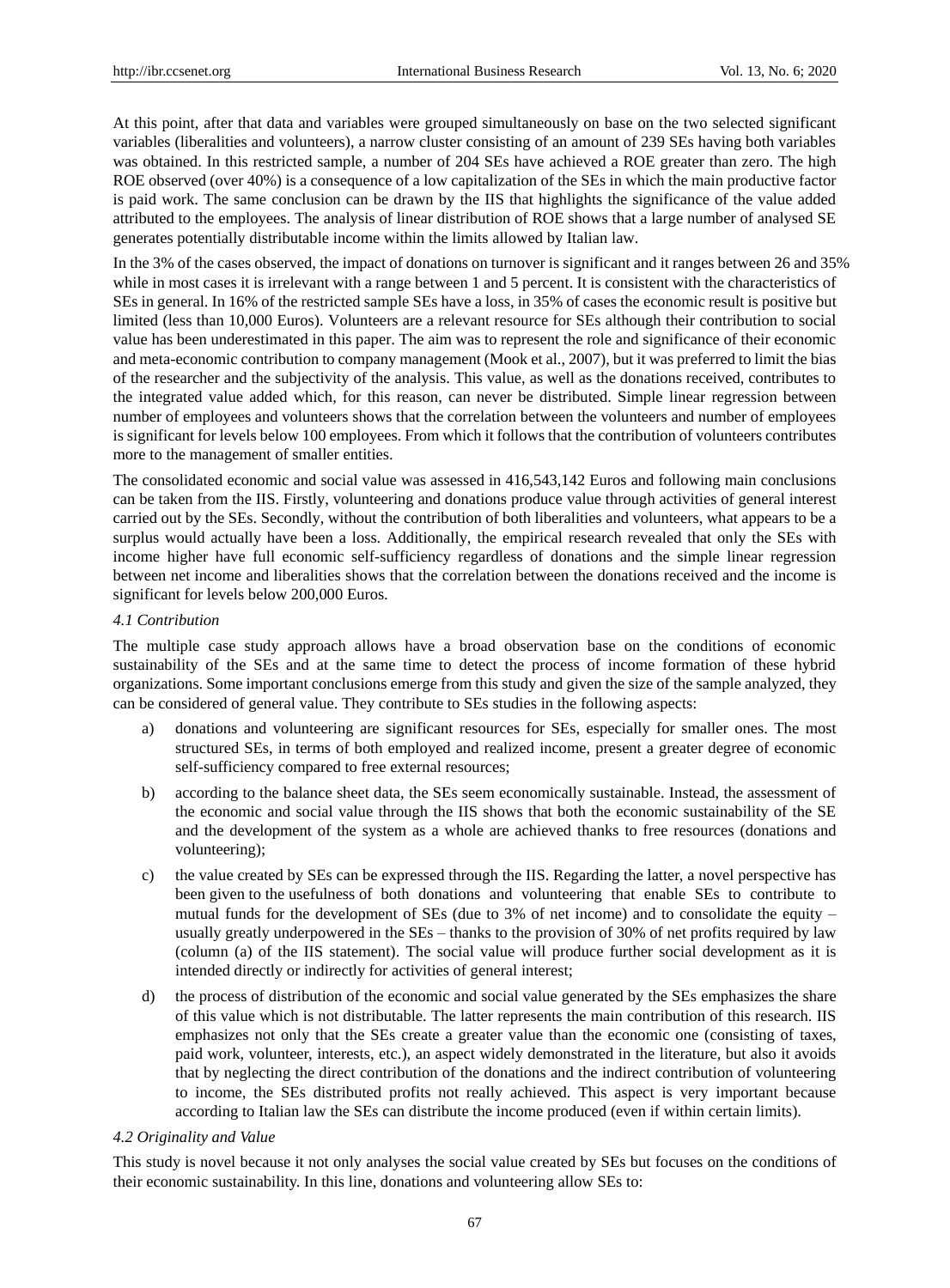- direct valuable resources that otherwise would not be used or would be underused;
- consolidate the financial structure by increasing the internal sources of financing, thanks to the mandatory provisions in the no-distributable reserve;
- encourage the development through the consolidation of the economic system as a whole, thanks to the profits destined for mutual funds for the development of cooperation;
- improve their role in the economic system. SEs, as widely recognized also at European level, "contribute to important policy objectives, such as job creation, inclusiveness, equal opportunities, sustainability and civic participation. (…) They are an excellent example of an economy that works for people." (EU, 2020, p. 6).

This research can contribute to literature and practice as it fills existing gaps in the accounting process to determine the income produced by SE through extensive empirical research. This study focused on the "hybrid" characteristics of the SEs that allow them both to achieve social objectives (through the production and sale of goods and services) and to realize an income that can be distributed, under strict conditions, to shareholders. IIS offers another contribution. On the one hand, if it is necessary to avoid distributing, what appears to be income to shareholders, but actually it is only surplus obtained thanks to free resources, on the other hand, the taxes must be calculated on the actual wealth produced and theoretically distributable, excluding that share of the economic value to which the free resources contributed directly or indirectly. Finally, according to this line of thought, this document can provide suggestions to the government to better articulate both the support policies and the tax system for the SEs.

The limit of this research is that the measurement and evaluation of total value do not include the impact and the outcomes that are considered very important to evaluate the activity and social goals of the SEs (Manetti, 2014). In fact, the paper focuses only on data that can be deduced from the accounting system, on donations and on the contribution of volunteers. It was not considered the change generated by the activities carried out.

#### *4.3 Future Step of the Research*

This study presents aggregate data because one of its purpose is enhance the general awareness of the contribution that SEs offer in terms of both added value and the ability to channel free resources towards social purposes. The results offer interesting suggestions for future research. Firstly, separate IIS could be drawn up for each SE analysed in this study or in other researches to examine the relationships between the elements that form the whole.

Another step of the research could be to extend the analysis to other elements and variables that are not included at this stage. The change generated by the activities carried out and a more complex social accounting system could be taken into consideration, involving other variables and aspects (social impact, for example) to provide a clear representation of the effectiveness of SEs actions in a multidimensional and multi-stakeholder logic. Further step of the research could focus on the detailed comment of the economic data and include the financial analysis which has not been analysed in this paper because it is not directly inherent in the research purposes.

## **References**

- Adams, C. A., Muir, S., & Hoque, Z. (2014). Measurement of sustainability performance in the public sector. *Sustainability Accounting, Management and Policy Journal, 5*(1), 46-67. https://doi.org/10.1108/SAMPJ-04-2012-0018
- Anderberg, M. R. (1973). *Cluster analysis for applications: probability and mathematical statistics: a series of monographs and textbooks*. New York, NY: Academic press.
- Andreaus, M., & Costa, E. (2014). Toward an Integrated Accountability Model for Nonprofit Organizations. Accountability and Social Accounting for Social and Non-Profit Organizations. *Advances in Public Interest Accounting, 17.* Bingley, UK: Emerald Group Publishing Limited, 153-176. https://doi.org/10.1108/S1041-706020140000017006
- Bagnoli, L., & Megali, C. (2011). Measuring performance in social enterprises. *Nonprofit and Voluntary Sector Quarterly*, *40*(1), 149-165. https://doi.org/10.1177/0899764009351111
- Baldarelli, M. G., & Del Baldo, M. (2018). Social Accounting in Italy: The Pioneering Contribution of Women Scholars. In Paoloni, P., & Lombardi, R. (Eds.), *Gender Issues in Business and Economics*. Cham: Springer. https://doi.org/10.1007/978-3-319-65193-4\_1
- Baldarelli, M. G., Cosentino, A., Del Baldo, M., & Magistro, A. (2018). Toward the Theory of Enterprise: Dialogue Between Business and Economics Women Scholars. *Advances in Gender and Cultural Research in Business and Economics,* 59-81, Springer, Cham. https://doi.org/10.1007/978-3-030-00335-7\_5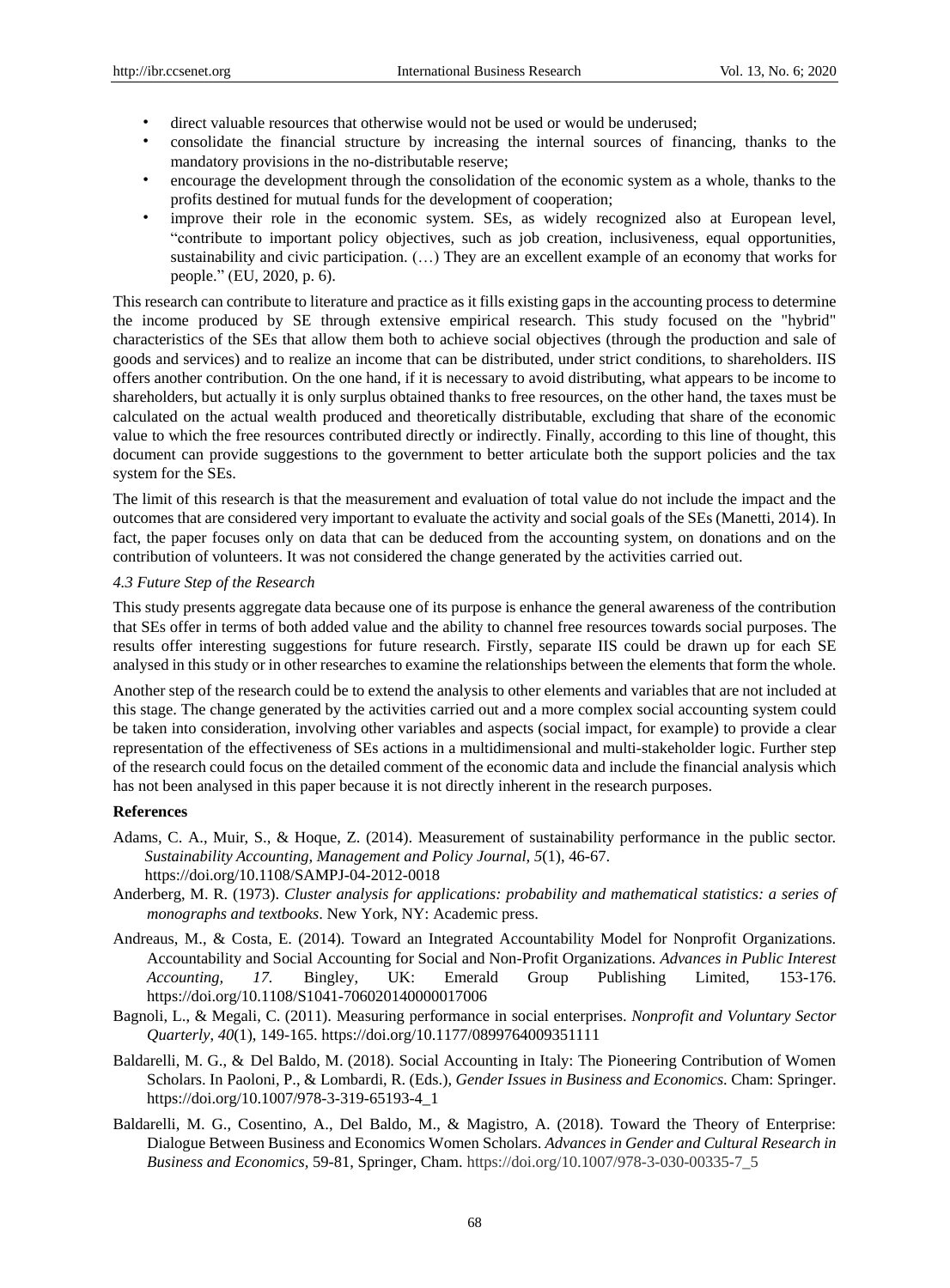- Ball, R., & Brown, P. (1968). An empirical evaluation of accounting income numbers. *Journal of accounting research*, *6*(2), 159-178. https://doi.org/10.2307/2490232
- Bebbington, J., Gray, R., & Owen, D. (1999). Seeing the wood for the trees: Taking the pulse of social and environmental accounting. *Accounting, Auditing & Accountability Journal*, *12*(1), 47-52. https://doi.org/10.1108/09513579910259906
- Benos, T., Kalogeras, N., Wetzels, M., De Ruyter, K., & Pennings, J. M. (2018). Harnessing a 'currency matrix' for performance measurement in cooperatives: A multi-phased study. *Sustainability*, *10*(12), 4536. https://doi.org/10.3390/su10124536
- Berg, B. L. (2007). *Qualitative Research Methods for the Social Sciences*. Long Beach, CA: Pearson Education,
- Bontis, N., Ciambotti, M., Palazzi, F., & Sgro, F. (2018). Intellectual capital and financial performance in social cooperative enterprises. *Journal of Intellectual Capital*, *19*(4), 712-731. https://doi.org/10.1108/JIC-03-2017-0049
- Borzaga, C., & Defourny, J. (Eds.). (2001). *The emergence of social enterprise*. London: Routledge. https://doi.org/10.4324/9780203164679
- Bowman, W. (2011). Financial capacity and sustainability of ordinary nonprofits. *Nonprofit management and leadership*, *22*(1), 37-51. https://doi.org/10.1002/nml.20039
- Brown, L. D., & Moore, M. H. (2001). Accountability, strategy, and international nongovernmental organizations. *Nonprofit and voluntary sector quarterly, 30*(3), 569-587. https://doi.org/10.1177/0899764001303012
- Clarke-Sather, A. R., Hutchins, M. J., Zhang, Q., Gershenson, J. K., & Sutherland, J. W. (2011). Development of social, environmental, and economic indicators for a small/medium enterprise. *International Journal of Accounting and Information Management*, *19*(3), 247-266. https://doi.org/10.1108/18347641111169250
- Cosentino, A., Bongiovanni, L., Cesari, A., & Di Stefano, C. (2017). Social Impact as an Intangible Driver in Assessing Economic Value: An Application to the Italian Third Sector. *American Journal of Applied Sciences*, *December, 14*(12). https://doi.org/10.3844/ajassp.2017.1152.1166
- Crucke, S., & Decramer, A. (2016). The development of a measurement instrument for the organizational performance of social enterprises*. Sustainability*, *8*(161), 1-30. https://doi.org/10.3390/su8020161
- Dal Mas, F., Massaro, M., Lombardi, R., & Garlatti, A. (2019). From output to outcome measures in the public sector: a structured literature review. *International Journal of Organizational Analysis*, *27*(5), 1631-1656. https://doi.org/10.1108/IJOA-09-2018-1523
- De Villiers, C., Venter, E. R., & Hsiao, P. C. K. (2017). Integrated reporting: background, measurement issues, approaches and an agenda for future research. *Accounting & Finance*, *57*(4), 937-959. https://doi.org/10.1111/acfi.12246
- Deakin, S., & Morris, G. (2012). UK: *Labour law*. Hart publishing.
- Dees, J. G., & Anderson, B. B. (2006). Framing a theory of social entrepreneurship: Building on two schools of practice and thought. *Research on social entrepreneurship: Understanding and contributing to an emerging field*, *1*(3), 39-66.
- Defourny, J., & Nyssens, M. (2014). The EMES approach of social enterprise in a comparative perspective. *Social enterprise and the third sector*, 58-81. London: Routledge. https://doi.org/10.4324/9780203487747
- Del Baldo, M. (2012). Corporate social responsibility and corporate governance in Italian SMEs: The experience of some "spirited businesses". *Journal of Management and Governance*, *16*(1), 1-36. https://doi.org/10.1007/s10997-009-9127-4
- Demartini, P., & Paoloni, P. (2017). A Path Model "Why-What-How-When" to Implement an IC Reporting. *International Journal of Business and Management*, *12*(6), 11-25. https://doi.org/10.5539/ijbm.v12n6p11
- Doherty, B., Haugh, H., & Lyon, F. (2014). Social enterprises as hybrid organizations: A review and research agenda. *International Journal of Management Reviews*, *16*(4), 417-436. https://doi.org/10.1111/ijmr.12028
- Dumay, J., & Dai, T. (2017). Integrated thinking as a cultural control? *Meditari Accountancy Research*, *25*(4), 574-604. https://doi.org/10.1108/MEDAR-07-2016-0067
- Ebrahim, A., & Rangan, V. K. (2014). What impact? A framework for measuring the scale and scope of social performance. *California management review*, *56*(3), 118-141. https://doi.org/10.1525/cmr.2014.56.3.118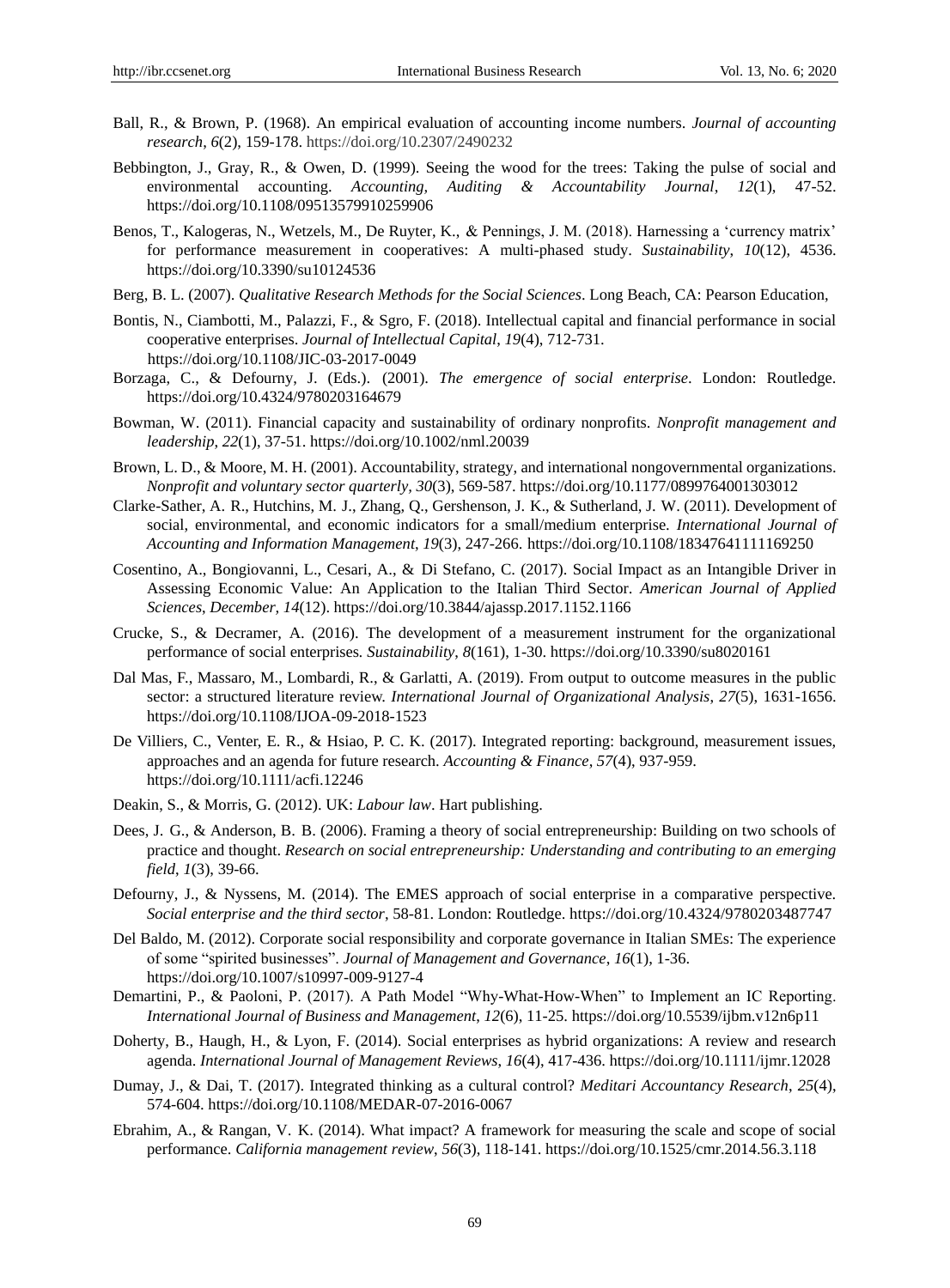- Eisenhardt, K. M., & Graebner, M. E. (2007). Theory building from cases: Opportunities and challenges. *Academy of management journal*, *50*(1), 25-32. https://doi.org/10.5465/amj.2007.24160888
- Elkington, J. (2013). *Enter the triple bottom line. In The triple bottom line*, 23-38. London: Routledge. https://doi.org/10.4324/9781849773348
- Epstein, M. J., & McFarlan, F. W. (2011). Measuring the efficiency and effectiveness of a nonprofit's performance. *Strategic finance*, *93*(4), 27-35.
- European Union. (2020) Social enterprises and their ecosystem in Europe. Comparative synthesis report. *Luxembourg: Publications Office of the European Union*. https://doi.org/10.2767/567551
- Friedman, M. (1962). *Capitalism and Freedom*. Chicago: Chicago University Press.
- Gabrovec, M. O. (2002). Bilancio sociale e valore aggiunto (translation Social report and added value), Hinna (ed), *Il bilancio sociale. Scenari, settori e valenze* (translation The social report. Scenarios, areas and values. Milano: Il Sole 24ORE, 359-396.
- Gaskin, K. (1999). Valuing volunteers in Europe: A comparative study of the Voluntary Investment and Value Audit (VIVA). *Voluntary Action: The Journal of Active Volunteering Research*, *2*(1), 35-48.
- Giampaoli, D., Ciambotti, M., & Bontis, N. (2017). Knowledge management, problem solving and performance in top Italian firms. *Journal of Knowledge Management*, *21*(2), 355-375. https://doi.org/10.1108/JKM-03-2016-0113
- Gray, R. (2002). The social accounting project and Accounting Organizations and Society Privileging engagement, imaginings, new accountings and pragmatism over critique? *Accounting, organizations and society, 27*(7), 687-708. https://doi.org/10.1016/S0361-3682(00)00003-9
- Gray, R., Bebbington, J., & Collison, D. (2006). NGOs, civil society and accountability: making the people accountable to capital. *Accounting, Auditing & Accountability Journal*, *19*(3), 319-348. https://doi.org/10.1108/09513570610670325
- Gray, R., Owen, D., & Adams, C. (1996). *Accounting and accountability: Changes and challenges in corporate social and environmental reporting*. London: Prentice Hall.
- GRI. *Global reporting initiative* (2018). Retrieved February 2, 2020, from https://www.globalreporting.org/standards/
- Grieco, C. (2015). *Assessing social impact of social enterprises: Does one size really fit all?* Cham: Springer. https://doi.org/10.1007/978-3-319-15314-8
- Grimsey, D., & Lewis, M. K. (2005). Are public private partnerships value for money? Evaluating alternative approaches and comparing academic and practitioner views. *Accounting Forum*, *29*(4), 345-378. https://doi.org/10.1016/j.accfor.2005.01.001
- Guidi, R., Cappadozzi, T., & Fonovic, T. (2016). *Volontari e attività volontarie in Italia. Antecedenti, impatti, esplorazioni, 5-359.* Bologna: Il Mulino.
- Handy, F., Mook, L., & Quarter, J. (2008). The interchangeability of paid staff and volunteers in nonprofit organizations. *Nonprofit and Voluntary Sector Quarterly*, *37*(1), 76-92. https://doi.org/10.1177/0899764007303528
- Hansmann, H. B. (1980). The role of nonprofit enterprise. *The Yale law journal*, *89*(5), 835-901. https://doi.org/10.2307/796089
- Hopwood, A. G. (2009). Reflections and projections-and many, many thanks. *Accounting, Organizations and Society*, *34*(8), 887-894. https://doi.org/10.1016/j.aos.2009.08.002
- Jervis, M. G., & Drake, M. (2014). The use of qualitative research methods in quantitative science: A review, *Journal of Sensory Studies*, *29*(4), 234-247. https://doi.org/10.1111/joss.12101
- Kerlin, J. A. (Ed.) (2009). *Social enterprise: A global comparison*. USA: Tufts University Press.
- La Torre, M., Sabelfeld, S., Blomkvist, M., Tarquinio, L., & Dumay, J. (2018). Harmonising non-financial reporting regulation in Europe: Practical forces and projections for future research. *Meditari Accountancy Research*, *26*(4), 598-621. https://doi.org/10.1108/MEDAR-02-2018-0290
- Larrinaga‐González, C., & Bebbington, J. (2001). Accounting change or institutional appropriation? A case study of the implementation of environmental accounting. *Critical Perspectives on Accounting*, *12*(3), 269‐92. https://doi.org/10.1006/cpac.2000.0433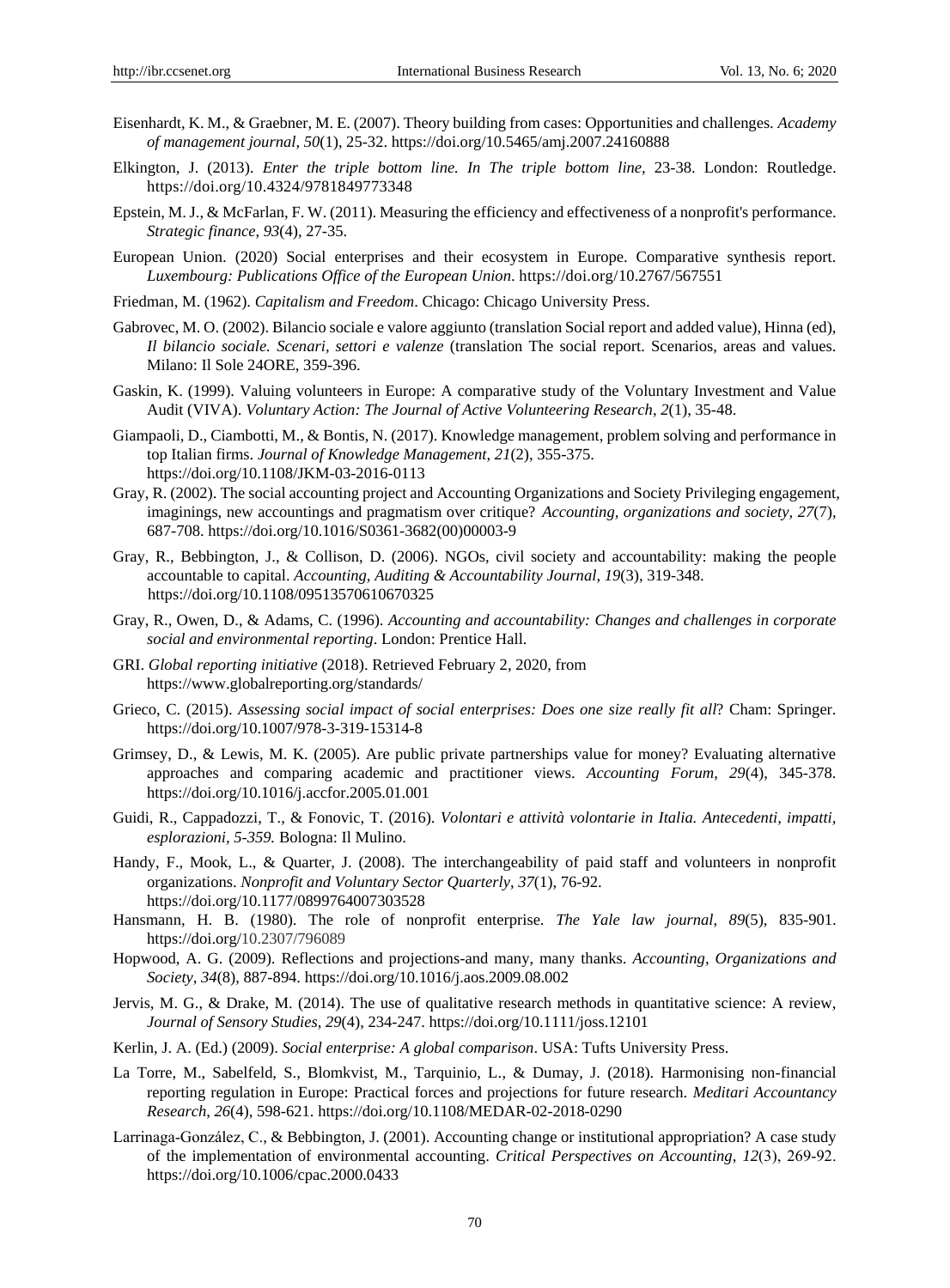Lehman, C. R. (1995). *Accounting's changing role in social conflict*. New York: Markus Wiener Publishers.

- Lewis, L., & Unerman, J. (1999). Ethical relativism: a reason for differences in corporate social reporting? *Critical Perspectives on Accounting*, *10*(4), 521-547. https://doi.org/10.1006/cpac.1998.0280
- Manetti, G. (2014). The role of blended value accounting in the evaluation of socio-economic impact of social enterprises. *VOLUNTAS: International Journal of Voluntary and Nonprofit Organizations*, *25*(2), 443-464. https://doi.org/10.1007/s11266-012-9346-1
- Mook, L., & Quarter, J. (2006). Accounting for the social economy: The socioeconomic impact statement. *Annals of Public and Cooperative Economics*, *77*(2), 247-269. https://doi.org/10.1111/j.1370-4788.2006.00305.x
- Mook, L., Handy, F., & Quarter, J. (2007). Reporting volunteer labour at the organizational level: A study of Canadian nonprofits. Voluntas: *International Journal of Voluntary and Nonprofit Organizations, 18*(1), 55. https://doi.org/10.1007/s11266-007-9030-z
- Mook, L., Richmond, B. J., & Quarter, J. (2003). Integrated social accounting for nonprofits: A case from Canada. Voluntas: *International journal of voluntary and nonprofit organizations, 14*(3), 283-297. https://doi.org/10.1023/A:1025614619742
- Mook, L., Richmond, B. J., & Quarter, J. (2009). Calculating the value of volunteer contributions for financial statements. *The Philanthropist*, *18*(1), 71-83.
- Mook, L., Sousa, J., Elgie, S., & Quarter, J. (2005). Accounting for the value of volunteer contributions. *Nonprofit Management and Leadership, 15*(4), 401-415. https://doi.org/10.1002/nml.79
- Nicholls, A. (2009). "We do good things, don"t we?": "Blended Value Accounting" in social entrepreneurship. *Accounting, organizations and society*, *34*(6-7), 755-769. https://doi.org/10.1016/j.aos.2009.04.008
- Parker, L. D. (2005). Social and environmental accountability research: a view from the commentary box. *Accounting, Auditing & Accountability Journal*, *18*(6), 842‐60. https://doi.org/10.1108/09513570510627739 Patton, M. Q. (1990). *Qualitative evaluation and research methods*. Thousand Oaks, CA: Sage.
- Peredo, A. M., & McLean, M. (2006). Social entrepreneurship: A critical review of the concept. *Journal of world business*, *41*(1), 56-65. https://doi.org/10.1016/j.jwb.2005.10.007
- Pollifroni, M. (2012). Environmental sustainability and social responsibility: a theoretical proposal for an accounting evaluation. *Economia Aziendale Online*, *2*(4), 345-354.
- Pollifroni, M. (2013). Ethical Ratings: A Systematic Analysis Oriented to Business Economics. *Procedia Economics and Finance*, *6,* 342-352. https://doi.org/10.1016/S2212-5671(13)00148-2
- Pollifroni, M. (2017). *L'Etica Aziendale nei Processi di Globalizzazione dei Mercati. Paradigmi, Determinanti, Valutazioni*, (translations Business Ethics in the Globalization of Markets Processes. Paradigms, Determinants, Evaluations), Vol. 71, Turin: Giappichelli.
- Porter, M. E., & Kramer, M. R. (1999). Philanthropy"s new agenda: creating value. *Harvard Business Review*, *77*(6), 121. Retrieved from https://hbr.org/1999/11/philanthropys-new-agenda-creating-value
- Quarter, J., Mook, L., & Richmond, B. J. (2003). *What Counts: Social Accounting for Nonprofits and Cooperatives*. Toronto: Prentice Hall.
- Richmond, B. J., Mook, L., & Jack, Q. (2003). Social accounting for nonprofits: Two models. *Nonprofit management and leadership, 13*(4), 308-324. https://doi.org/10.1002/nml.2
- Salamon, L. M., & Anheier, H. K. (1996). The international classification of nonprofit organizations: *ICNPO-Revision, 1.* Baltimore Mar: Johns Hopkins University Institute for Policy Studies.
- Spencer, L., & Ritchie, J. (2002). Qualitative data analysis for applied policy research. *Analyzing qualitative data*, 187-208. London: Routledge. https://doi.org/10.4324/9780203413081
- Stake, R. E. (2013). *Multiple case study analysis*. New York, NY: Guilford Press.
- Unerman, J., Bebbington, J., & O'Dwyer, B. (2010). Introduction to sustainability accounting and accountability. *Sustainability accounting and accountability*, 20-35. London: Routledge.
- Urban, B. (2015). Evaluation of social enterprise outcomes and self-efficacy. *International Journal of Social Economics*, *42*(2), 163-178. https://doi.org/10.1108/IJSE-03-2013-0071
- Warheit, G. J., Buhl, J. M., & Bell, R. A. (1978). A critique of social indicators analysis and key informants surveys as needs assessment methods. *Evaluation and program planning*, *1*(3), 239-247. https://doi.org/10.1016/0149-7189(78)90079-4